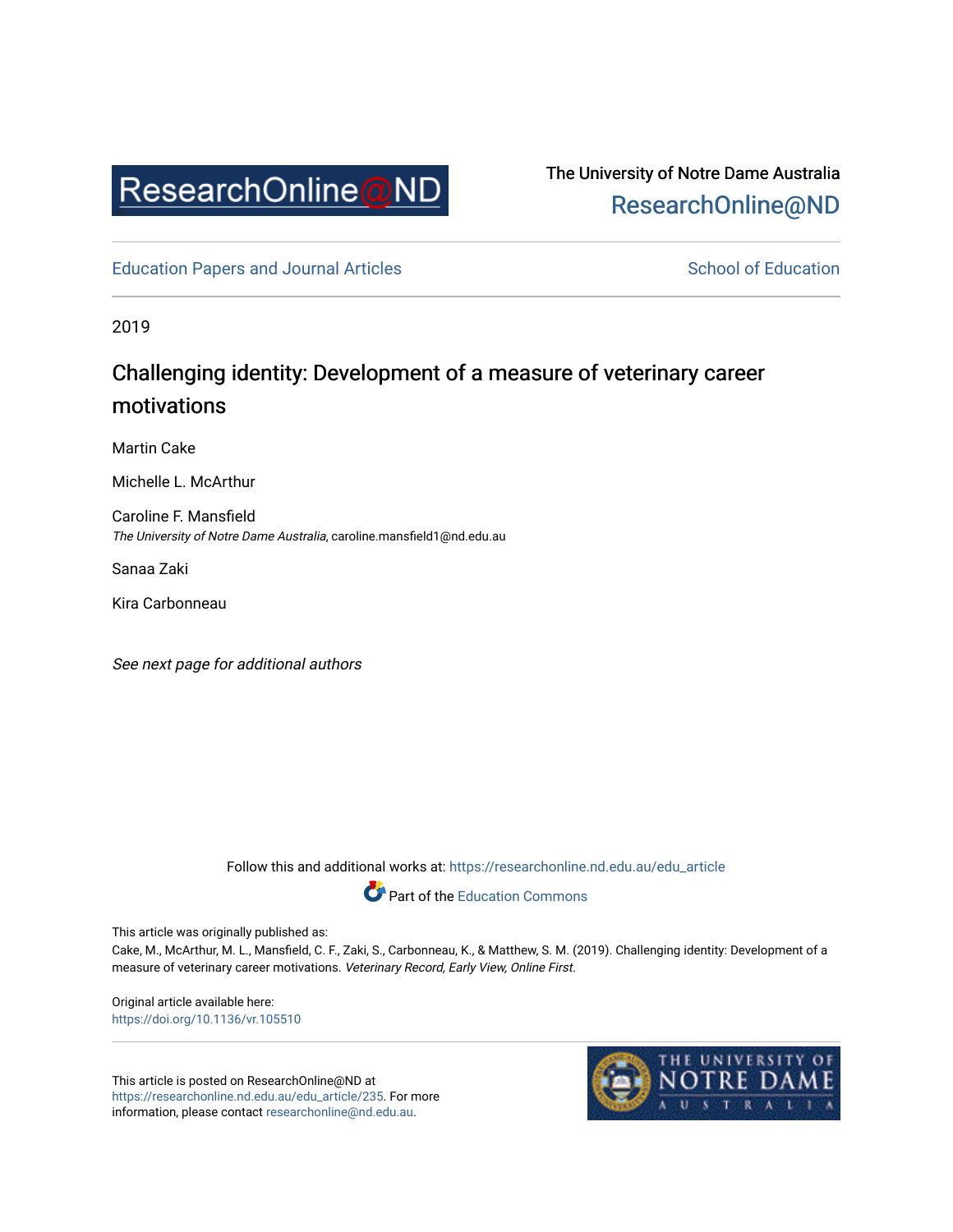### Authors

Martin Cake, Michelle L. McArthur, Caroline F. Mansfield, Sanaa Zaki, Kira Carbonneau, and Susan M. Matthew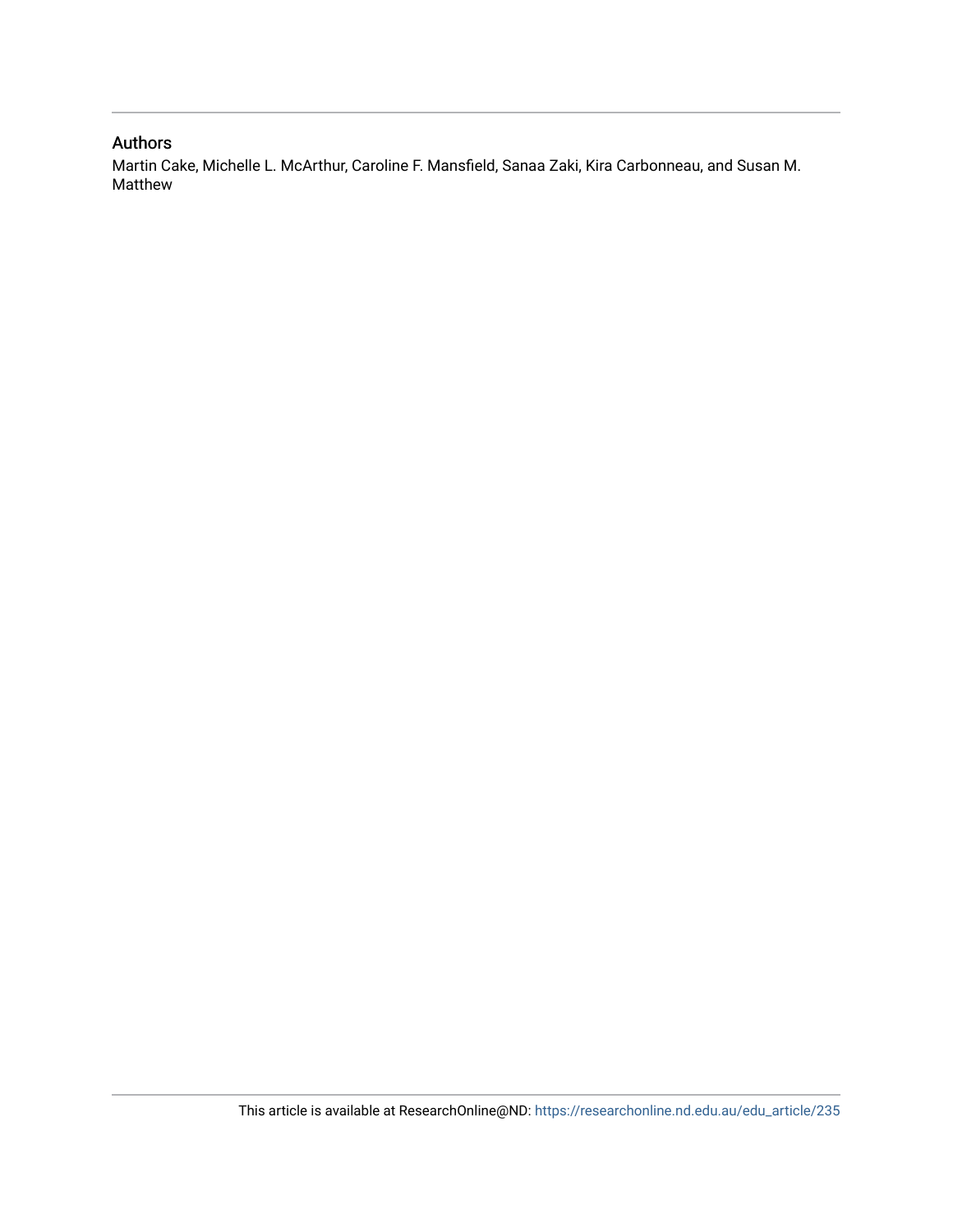This is the author's version of the following article, as accepted for publication.

Cake, M., McArthur, M.L., Mansfield, C.F., Zaki, S., Carbonneau, K., and Matthew, S.M. (2019) Challenging identity: Development of a measure of veterinary career motivations. *Veterinary Record*, *Online First*. doi: 10.1136/vr.105510

This article was published in the *Veterinary Record*, October, 2019.

Published version available online at: -

<https://veterinaryrecord.bmj.com/content/early/2019/10/19/vr.105510.info>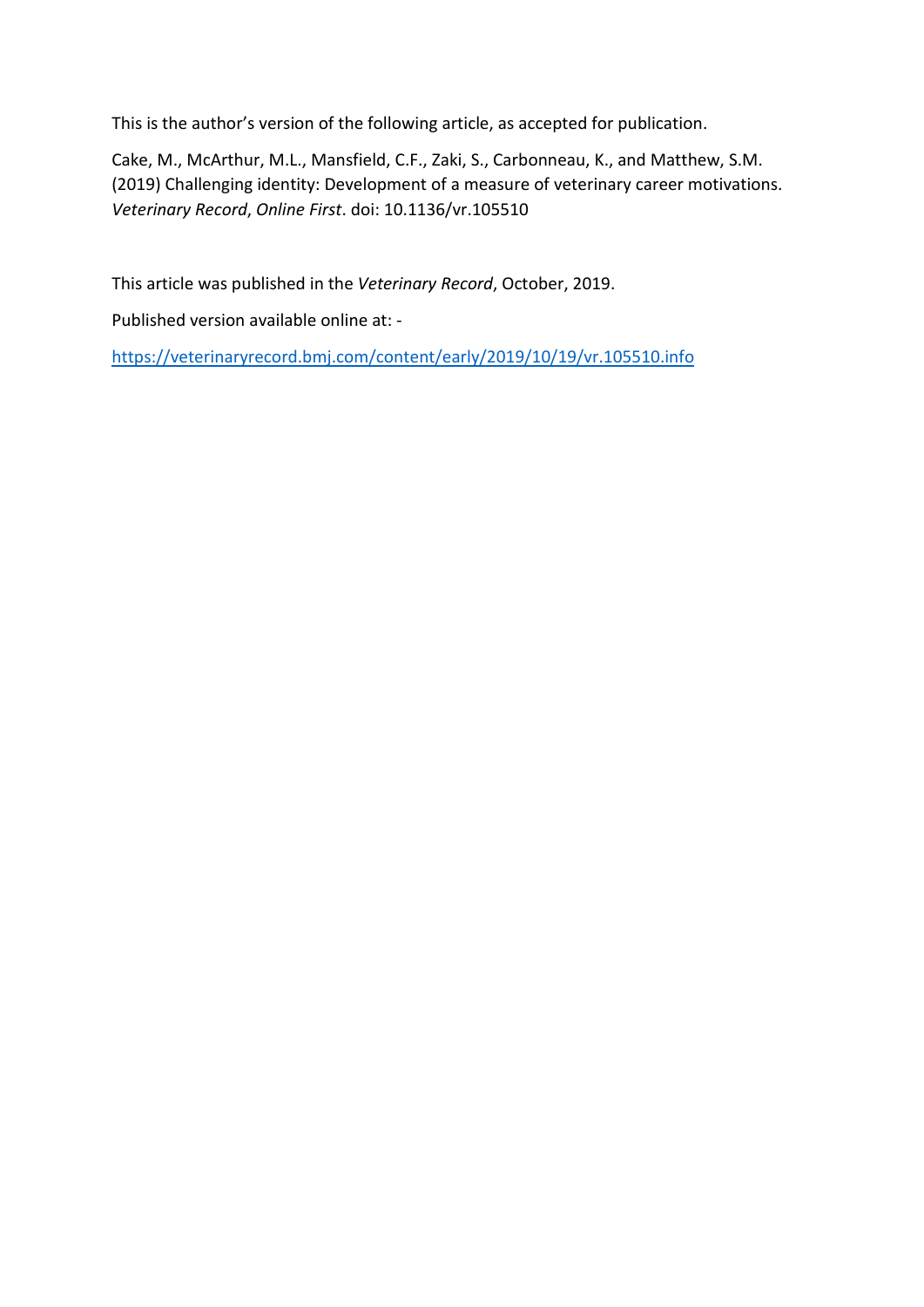## **Challenging identity: Development of a measure of veterinary career motivations**

Martin A. Cake\*, Michelle L. McArthur, Caroline F. Mansfield, Sanaa Zaki, Kira Carbonneau, Susan M. Matthew.

\*CORRESPONDING AUTHOR: M.Cake@murdoch.edu.au; Ph: +61 8 9360 2175 College of Veterinary Medicine, Veterinary and Biomedical Sciences, Murdoch University, South St, Murdoch WA 6150, Australia. orcid.org/0000-0002-0072-9024

#### **AUTHOR INFORMATION**

**Martin A. Cake**, BSc, BVMS, PhD, is an Associate Professor teaching anatomy and professional life skills in the School of Veterinary Medicine, Murdoch University, Murdoch, WA 6050 Australia. E-mail: mcake@murdoch.edu.au. His current research interests include employability and resilience in the veterinary context.

**Michelle L. McArthur**, BA(Psych) Hons, DClinPsych is a Senior Lecturer in the School of Animal and Veterinary Sciences, University of Adelaide, Roseworthy, SA 5371 Australia. Email: michelle.mcarthur@adelaide.edu.au. Her research interests include communication in veterinary medicine, human-animal relationships and veterinary professionals' mental health and wellbeing.

**Caroline F. Mansfield**, BA, Dip Ed, M Ed, PhD, is Professor and Dean in the School of Education, University of Notre Dame, Fremantle, WA 6160 Australia. Email: caroline.mansfield1@nd.edu.au. Her research broadly focuses on teachers and students in learning contexts with particular focus on resilience, motivation, emotion and efficacy.

**Sanaa Zaki**, BVSc (Hons), PhD, GradCertEdStud (Higher Ed), MANZCVSc, is a Senior Lecturer in the Sydney School of Veterinary Science, University of Sydney, NSW 2006 Australia. Email: sanaa.zaki@sydney.edu.au. Sanaa coordinates the Veterinary Professional Practice Program and is the Academic Advisor for DVM Admissions. Her research interests include veterinary education, resilience, and chronic pain.

**Kira Carbonneau** M Ed, PhD, is an Assistant Professor of Educational Psychology in the College of Education at Washington State University, Pullman, WA 99164 USA. Email: kira.carbonneau@wsu.edu. Her research interests broadly focus on instructional strategies for early and novice learners.

**Susan M. Matthew**, BSc(Vet), BVSc, PhD, GradCertEdStud(HigherEd), is Associate Professor and Associate Chair of Veterinary Medical Education in the College of Veterinary Medicine, Washington State University, Pullman, WA 99164 USA. E-mail: susan.matthew@wsu.edu. Her research interests include the factors influencing veterinary professional practice, employability and career success.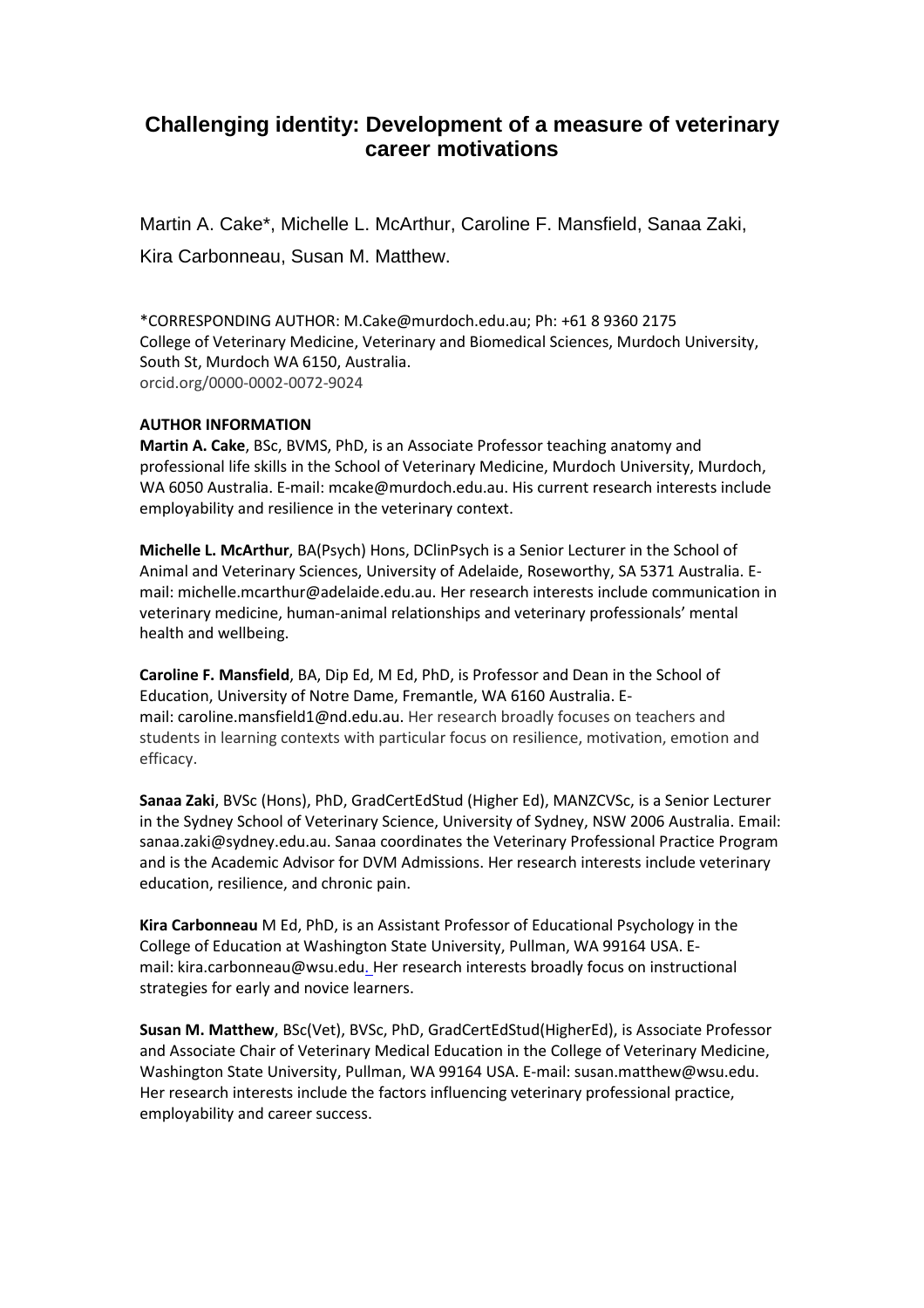| 1              | Challenging identity: development of a measure of veterinary                             |
|----------------|------------------------------------------------------------------------------------------|
| $\overline{2}$ | career motivations                                                                       |
| 3              |                                                                                          |
| 4              | <b>ABSTRACT</b>                                                                          |
| 5              |                                                                                          |
| 6              | <b>Background</b>                                                                        |
| 7              | While little is known about the motivations underpinning veterinary work, previous       |
| 8              | literature has suggested that the main influences on veterinary career choice are        |
| 9              | early/formative exposure to animals or veterinary role models. The aim of this study     |
| 10             | was to develop and provisionally validate a veterinary career motivations                |
| 11             | questionnaire to assess the strength of various types of career motivations in           |
| 12             | graduating and experienced veterinarians.                                                |
| 13             | <b>Methods</b>                                                                           |
| 14             | A cross-sectional sample of experienced veterinarians (N=305) and a smaller cohort       |
| 15             | of newly-graduated veterinarians (N=53) were surveyed online using a long-form           |
| 16             | questionnaire. Exploratory factor analysis (EFA) was used to iteratively derive a final, |
| 17             | short-form questionnaire for survey of a second cross-sectional sample of                |
| 18             | experienced veterinarians (N=751).                                                       |
| 19             | <b>Results</b>                                                                           |
| 20             | EFA derived a final questionnaire with 22 items loading onto six factors (social         |
| 21             | purpose, animal orientation, vocational identity, challenge and learning, career         |
| 22             | affordances, and people orientation). While motivations based in animal orientation      |
| 23             | were predictably strong, those based in vocational identity were not universal and       |
| 24             | were weaker in younger and graduate veterinarians; both of these motivations were        |
| 25             | rated lower by males. Motivations based in <i>challenge and learning</i> emerged as some |
| 26             | of the strongest, most universal and most influential; people orientation and social     |
| 27             | purpose were also important, particularly for older veterinarians.                       |
| 28             | <b>Conclusion</b>                                                                        |
| 29             | The major motivations for pursuing a veterinary career may best be represented as        |
| 30             | an intrinsic passion for animal care and for learning through solving varied             |
| 31             | challenges. These motivations are largely intrinsically oriented and autonomously        |
| 32             | regulated, thus likely to be supportive of work satisfaction and wellbeing.              |
| 33             |                                                                                          |
| 34             |                                                                                          |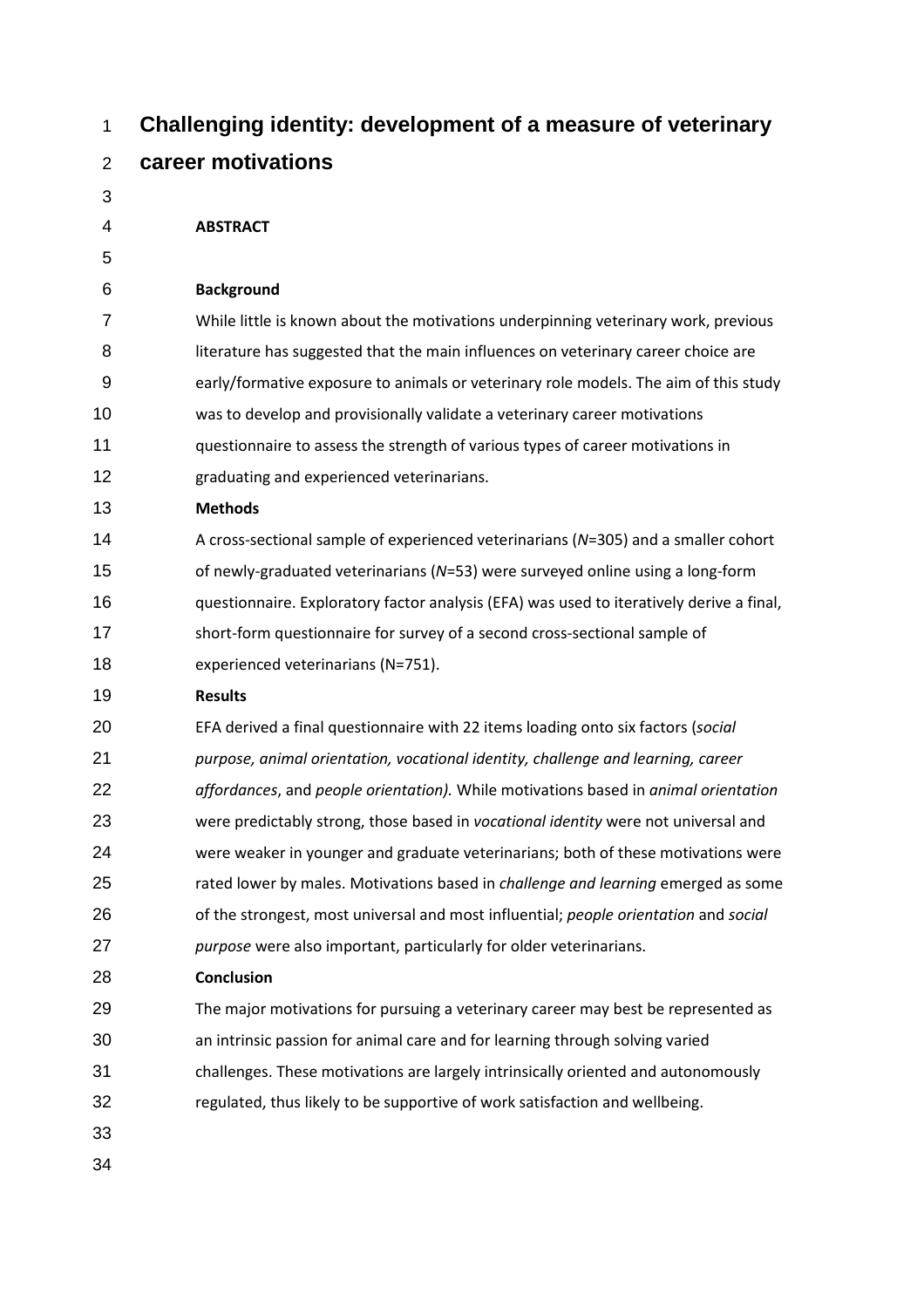**INTRODUCTION**

 What motivates people to become veterinarians, and what provides ongoing motivation for veterinarians in their work? While it might be assumed that the barrier of highly competitive selection implies strong career motivations in incoming veterinary students, little is known about the nature of these motivations and how they evolve across the transition to work, or across the career lifespan. Several propositions are clearly flagged in the literature: that 42 people decide to become veterinarians at an early age, $1-6$  and that this decision is typically 43 influenced by formative exposure to animals<sup>1-4,7</sup> or veterinary role models.<sup>4,5,7,8</sup> However these factors describe more the *narrative* of initial career choice, than the ongoing or future motivations that veterinarians might seek in their work. By contrast, an exploratory qualitative study of the career motivations stated by graduating Australian veterinary 47 students<sup>9</sup> found that statements of early vocational identity were not prominent. Rather, graduates stated a broad range of reasons for becoming a veterinarian in addition to animal- oriented identity, including themes such as love of learning, challenge and problem-solving, variety, social relatedness, helping people, social contribution, and career opportunity. An interview-based qualitative study in the UK found similar themes of intrinsic interest in 52 scientific problem-solving, and navigating belongingness.

 Some data suggest gender differences in veterinary career motivations, which are of interest 55 given the strong gender bias in those entering the profession.<sup>3,5,10</sup> In Heath's longitudinal studies, female students reported deciding to enter veterinary science earlier, and were more influenced by 'love of animals' and 'interest as a child in living things' relative to males, 58 who were more influenced by income.<sup>10</sup> Ilgen *et al.*<sup>7</sup> found in the US that females were more likely to report being attracted to the career by the experience of owning a pet and the opportunity to care for animals, while men were more likely to be attracted by career 61 status or "the rigour of the educational environment".<sup>(p. 1590)</sup> Similarly in UK veterinary students, females were more likely to confirm 'owning an animal', 'something I always wanted to do' and 'visited a vet with a sick animal' as reasons for choosing a veterinary career, while males were more likely to indicate 'hardest course to get into', 'to join a 65 profession' and 'want to train as a scientist'.<sup>11</sup> In a French study, Sans *et al.*<sup>5</sup> found the themes of 'passion', 'vocation/dream job', 'varied job', 'animal welfare', and 'liking animals' were more frequently cited by female students, while males were more likely to state 'high income' or 'well-thought-of job'. Female veterinary students have been shown to have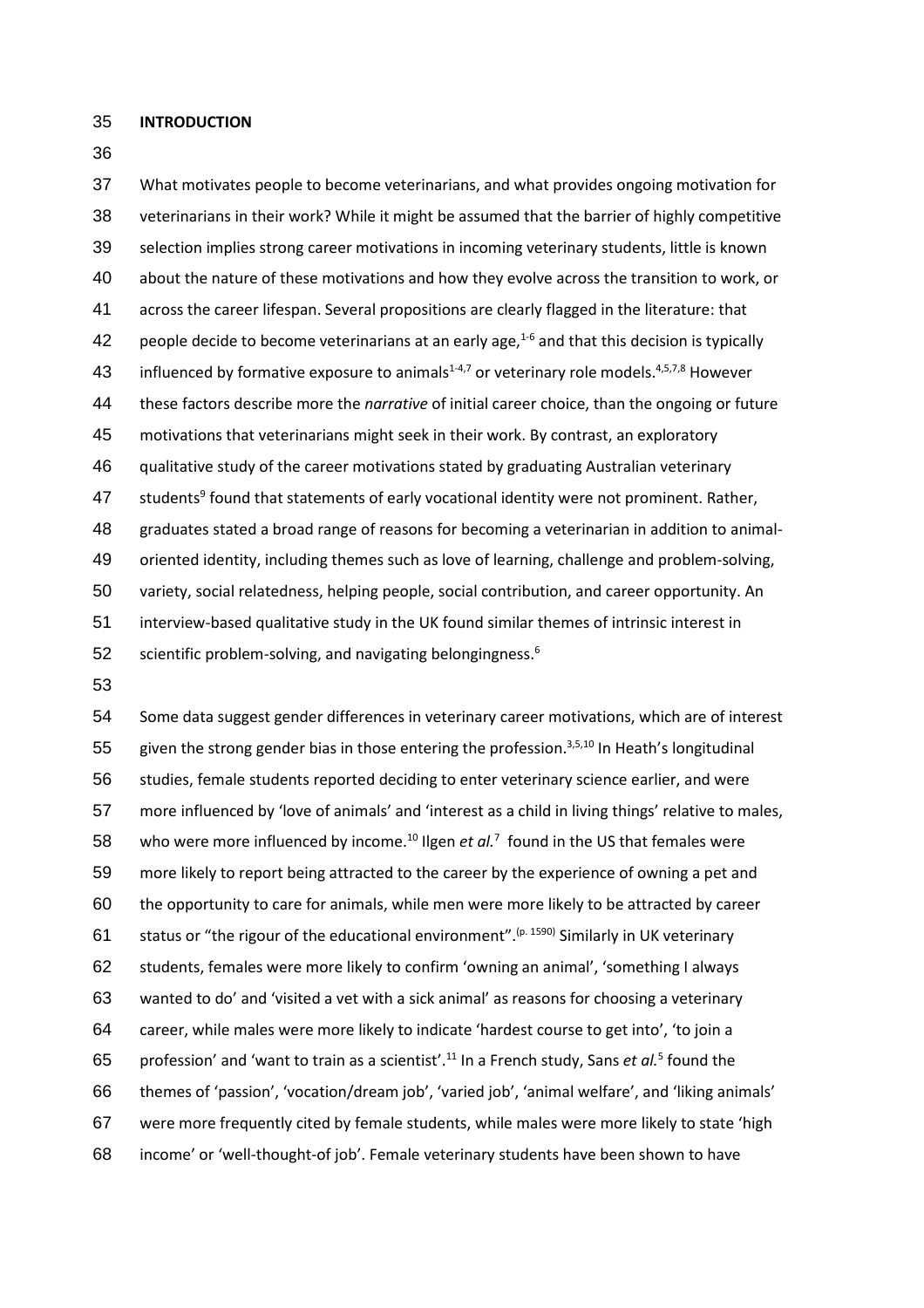69 greater concerns for animal welfare than males, $2,10$  and similar bias towards animal welfare has been shown in the context of analgesia provision by female veterinarians.<sup>12,13</sup>

 While most of these studies have approached veterinary career motivations in the context of college admissions and future workforce planning, motivation influences a wide range of important outcomes including work performance, engagement, learning, and job satisfaction. A small but consistent body of evidence shows that veterinarians find job satisfaction from intellectual challenge and learning, from client and colleague relationships, 77 and from 'making a difference' through helping animals, people, and society.<sup>14-16</sup> Motivation 78 is also a central factor in veterinarian resilience and wellbeing. $9,17$  One major theoretical 79 framework linking motivation and wellbeing is Self-Determination Theory (SDT),<sup>18</sup> which 80 concerns the quality, rather than the quantity, of the motivations underpinning behavioural choices, particularly the degree to which these are self-regulated and autonomous. SDT broadly divides motivations into those that are *intrinsic* (inherently rewarding) versus those that are *extrinsic* (for attainment of an external goal or reward separable from the activity itself). These can be further subdivided into a continuum in which extrinsic motivations are categorised by the degree to which they are internalised, and thus supportive of 86 fundamental psychological needs for competence, relatedness, and autonomy. Motivations closer to the intrinsic/autonomous end of the SDT continuum have been associated with 88 positive psychological consequences.<sup>18</sup> In the context of medical education, the Academic Motivation Scale (AMS) builds on SDT by further subdividing intrinsic motivations according to their alignment with the needs to *know*, to *accomplish*, or to experience *stimulation*. <sup>19</sup> This scale has itself been adapted and validated for veterinary education by Vandeweerd *et*  92 al.<sup>20</sup> as the 'Veterinary Motivation Test'. Cake *et al.* <sup>9</sup> similarly found that SDT and the AMS formed a useful explanatory framework for typifying the career motivations stated by graduating veterinary students.

 Notwithstanding the consistency of the above evidence, this study was designed to address several knowledge gaps around veterinary career motivations. Most studies of motivation have sampled undergraduates, rather than working veterinarians, and have discussed the likelihood that regardless of a person's initial motivations for entering veterinary science, 100 these may change across their career.<sup>1,3,5-7,9</sup> This leaves open questions around whether patterns of career motivations are similar between veterinary students and experienced veterinarians, and thus by inference how these change over time or with increasing work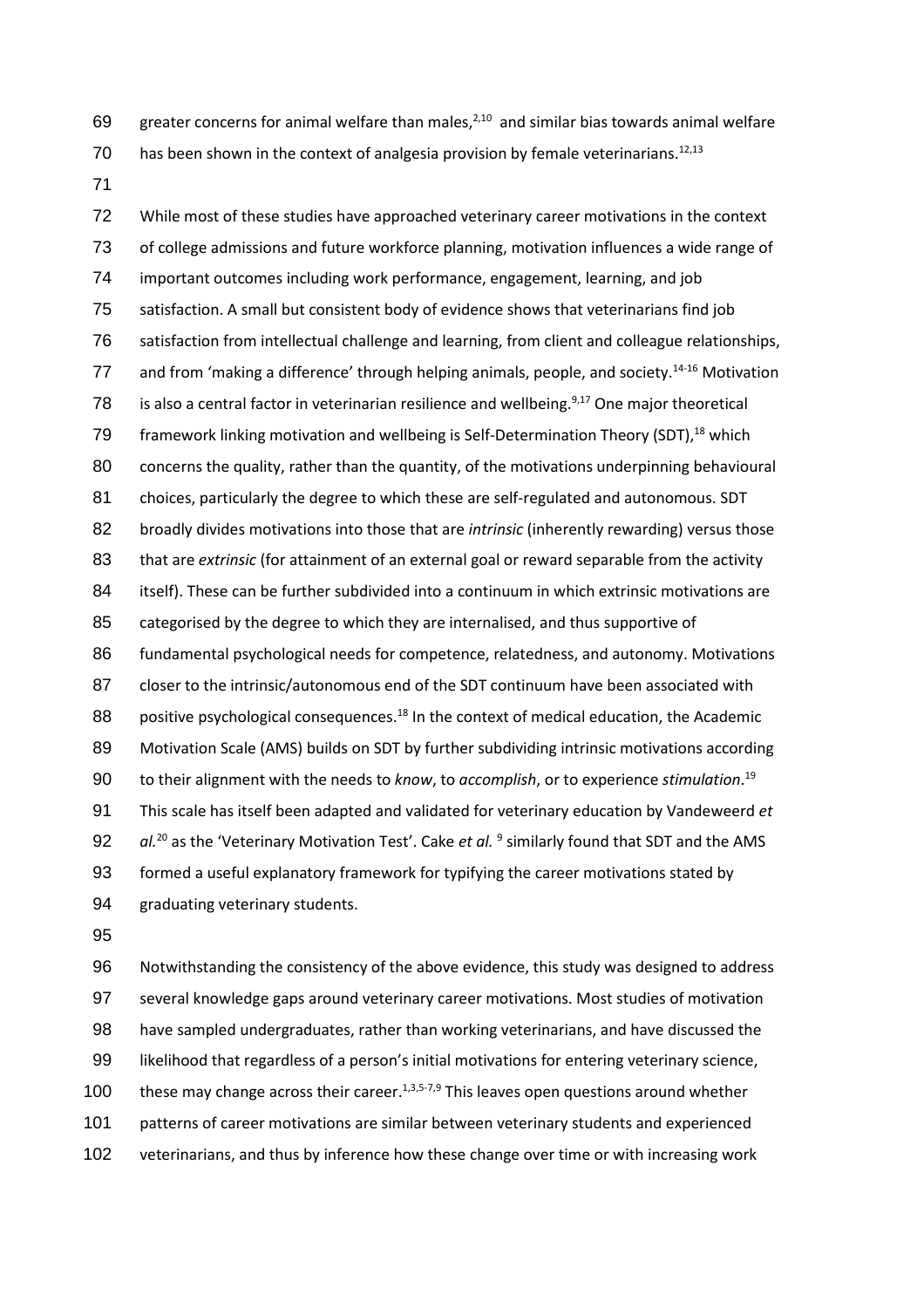experience. Comparison of motivation between populations or over time ideally requires a career motivation questionnaire that has been designed and validated for veterinary contexts. The structure and wording of the 'Veterinary Motivation Test' developed and 106 validated by Vandeweerd *et al.*<sup>20</sup> render it principally suitable for student contexts. Accordingly, the aims of this study were to develop and pilot a veterinary career motivations questionnaire, and apply this to assess the strength of various types of career motivations in graduating and experienced veterinarians. In order to establish construct validity, the sensitivity of the instrument to predicted gender effects was tested, as well as the relationship between career motivations and basic demographics including age and type of practice. 

#### **METHODS**

### **Sampling**

 Three survey samples were collected independently, two within a broader study of veterinarian resilience conducted as part of the VetSet2Go project (www.vetset2go.edu.au). Briefly, a cross-sectional sample of experienced veterinarians in 2016 (survey 1) and a smaller cohort of newly-graduated veterinarians in 2016 (survey 2) were surveyed using a long-form questionnaire; exploratory factor analysis (EFA) and iterative item reduction was then used to derive a short-form questionnaire for survey of another large, cross-sectional sample of experienced veterinarians in 2017 (survey 3). All surveys were administered online using SurveyMonkey (www.surveymonkey.com). Recruitment for the first sample was by an invitation appended to another survey related to employability, which was distributed through veterinary journals and organisations in Australia, New Zealand, the UK and parts of the USA. New graduate veterinarians (survey 2) were recruited at the point of graduation, from the 2016 cohort of graduating students at five Australian veterinary schools (University of Adelaide, University of Sydney, University of Melbourne, Murdoch University, and James Cook University) by emailed invitations distributed via internal university mailing lists immediately after the final examinations. The short-form questionnaire (survey 3) was included in a longer survey for a study of resilience in veterinarians. An email invitation to join the study was distributed via professional groups including Australian state veterinary registration boards, the Australian Veterinary Association, and the VetSet2go project. The survey was available during August-November 2017 for a period of 3 months. This study was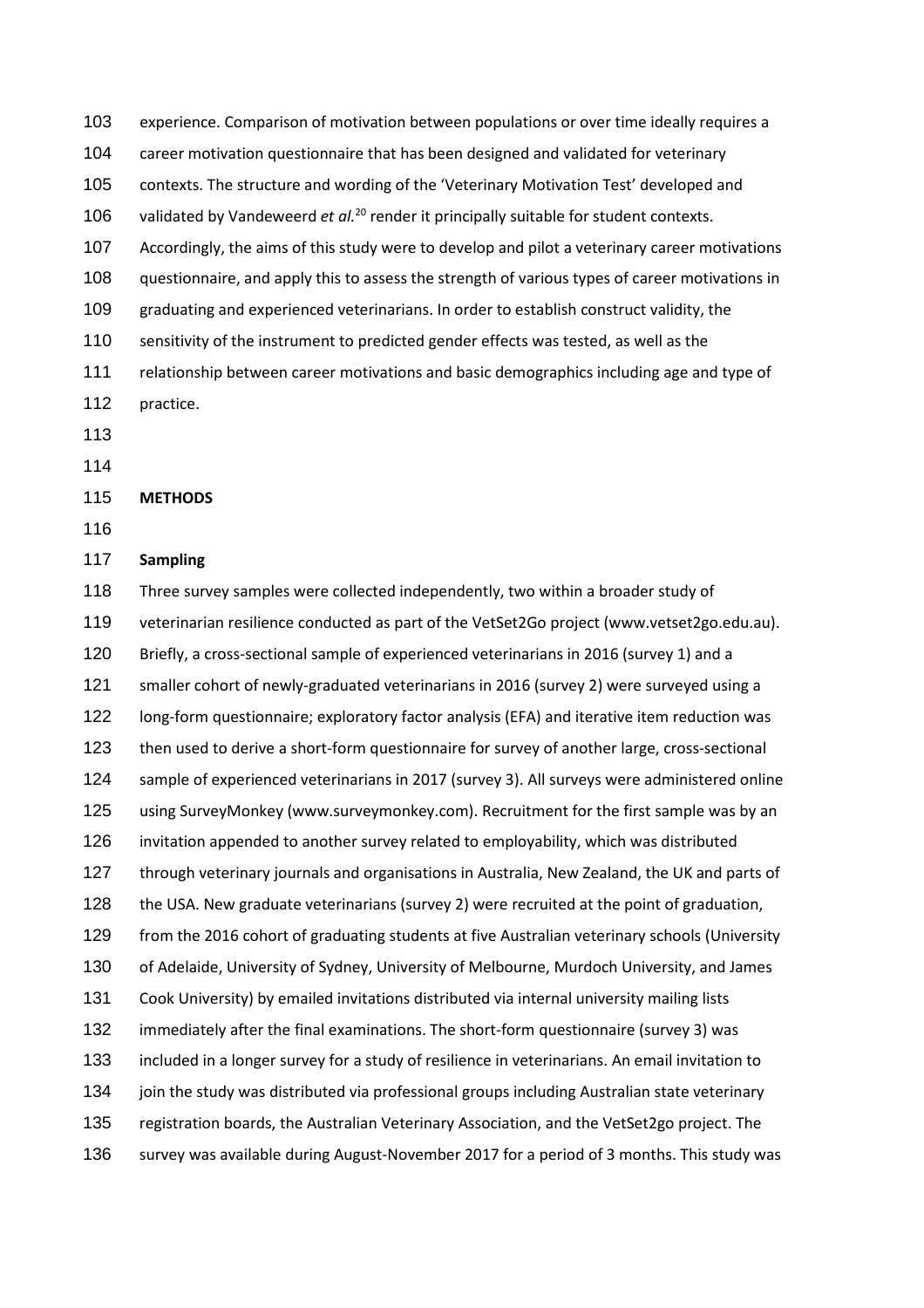approved by the University of Adelaide Human Research Ethics Committee (H-2015-257, H- 2016-206, H-2017-073) and all participants consented to use of their anonymised responses for this purpose.

### **Questionnaire**

142 Initial questionnaire development was based on the exploratory study of Cake *et al.*,<sup>9</sup> which captured the range of career motivations stated by graduating veterinarians using a free-144 response Ten Statements Test, $^{21}$  and coded these into themes mapped against major motivational theories including SDT and expectancy-value theory. This precursor study effectively established the conceptual framework, and face and content validity for the questionnaire developed in the present study. The Factors Influencing Teaching Choice (FIT-148 Choice) questionnaire developed for teacher education<sup>22</sup> provided an additional framework for item development.

151 Based primarily on participant's free-choice responses in Cake *et al.*,<sup>9</sup> the long-form iteration of the questionnaire included 71 items under the stem question '*I am motivated to be a veterinarian because…*', rated by a five-point Likert scale for their importance to the respondent's motivation to be a veterinarian (1: not at all like me, 2: rarely like me, 3: sometimes like me, 4: often like me, 5: very much like me). Items were selected to test a 156 wide range of hypothesised motivation factors based on Cake *et al.*<sup>9</sup> and Watt & 157 Richardson's<sup>22</sup> FIT-Choice framework, including prior experiences, self-beliefs (e.g., ability beliefs), intrinsic value, task demand, task return, and 'fallback career'. In order to test convergent validity in the absence of suitable validated comparison measures, four items were added to provide global measures for motivation ('*My work as a veterinarian is motivating'; 'I am motivated to remain a veterinarian'*) and career satisfaction ('*I am very satisfied with my choice of becoming a veterinarian'; 'Working as a veterinarian gives me great satisfaction'*).

#### **Analysis**

Data were analysed using SPSS Statistics (v. 24.0, IBM). Normality of data was confirmed

from histogram shape, Q-Q plots, skewness and kurtosis as well as Kolmogorov-Smirnov and

Shapiro-Wilk tests. In order to reduce the length of the questionnaire and distil its

component structure, EFA was performed using principal axis factoring with oblique rotation

(oblimin with Kaiser normalisation). Items were removed in a iterative procedure to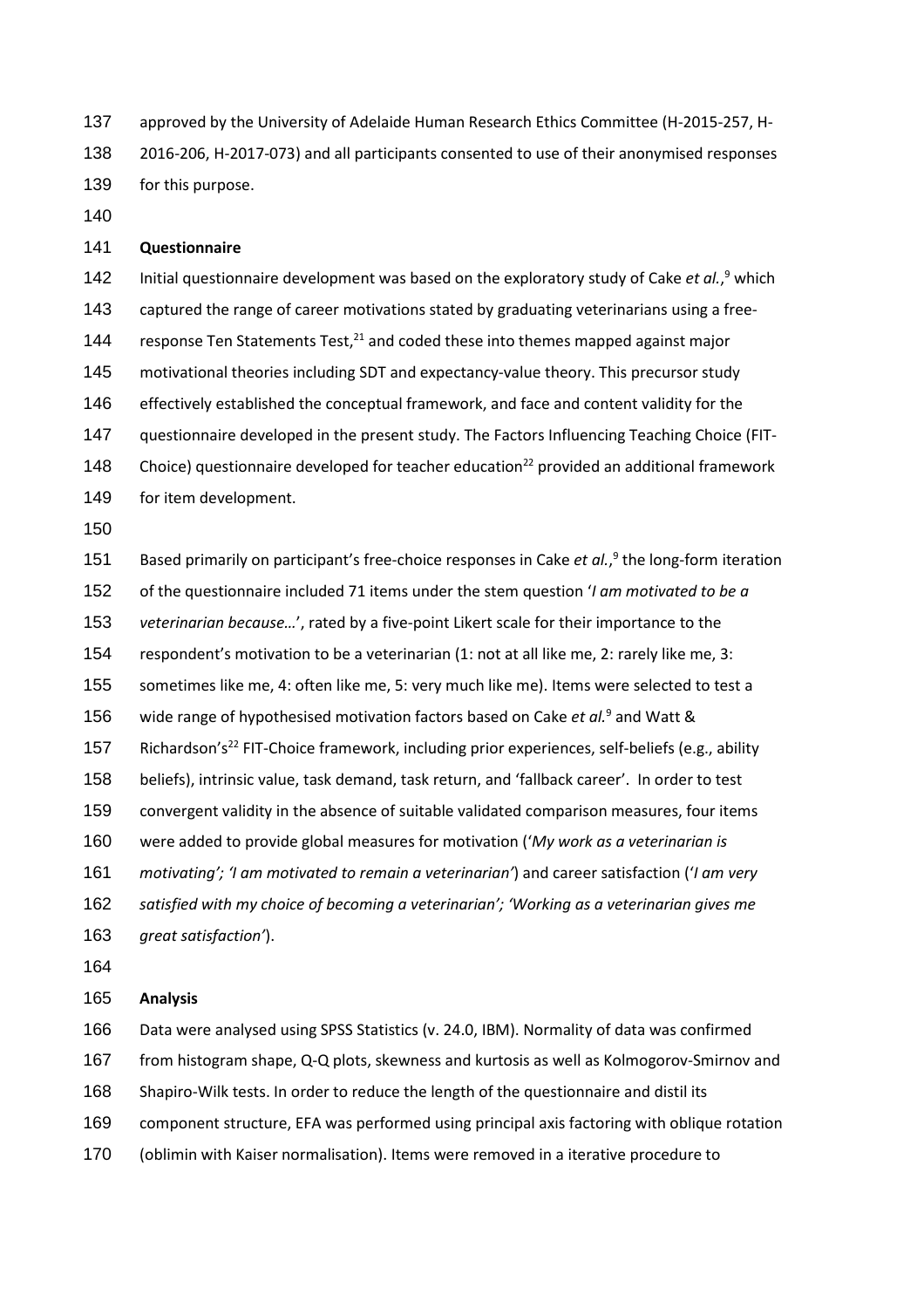stepwise eliminate items with weak loading (less than 0.4), generalised loading onto multiple factors, or poor fit to other items in emergent factors (*i.e.*, poor content validity and 173 interpretability).<sup>23,24</sup> Sampling adequacy was assessed using the Kaiser-Meyer-Olkin test and Bartlett's test of sphericity. Validity of factors was established from scree plot (Cattell's test) and eigenvalues of ≥1. Cronbach's alpha was used to establish internal consistency of final  $\pm$  factors; an alpha of 0.7-0.9 was considered good.<sup>23</sup> Effect of item removal was also tested (i.e., that item deletion did not result in improvement of alpha for the remainder). A 178 minimum of three items were retained per factor.<sup>24</sup> Using the same method, EFA was independently repeated for the short-form questionnaire data from survey 3. Item means were compared by gender, and for new graduate versus experienced veterinarians (i.e., survey 2 versus survey 1+3 combined) by independent Student's *t*-tests. Correlations between factor subscales were determined by Pearson's correlation coefficient from the combined (surveys 1-3) sample, and also correlations against the global satisfaction and motivation measures where included (surveys 1 and 2). The effect of demographic factors (age, gender, practice type) on factor subscales was tested by multivariate general linear regression with age in years as a covariate. Practice type was categorised into small animal practice, large animal practice (including production animal, equine and mixed practice), and non-clinical work (government, industry, academia, research, etc.). The treatment of Likert ratings as interval data and the use of parametric tests followed Rattray 191 & Jones<sup>23</sup> and Norman<sup>25</sup> who found these tests robust to violations of assumptions. *P*-values of <0.05 were considered statistically significant. 

## **RESULTS**

 Across the three surveys, 1081 participants provided sufficiently complete responses for inclusion; 69% of all respondents were female. The mean (median) age of respondents was 43.6 (43.0) years in survey 1 (*N*=305), 25.6 (24.0) years in new graduate survey 2 (*N*=53), and 45.5 (43.0) years in survey 3 (*N*=751). In the first survey the nationality or location of respondents was not known, but most were graduates of Australian veterinary schools, with a minority from schools in the UK and Europe (13%), USA (4%), New Zealand (2%) and elsewhere (<1%). In survey 3, nearly all respondents were registered in Australia (98%),

though some were trained elsewhere including the UK and Europe (5%), New Zealand (2%),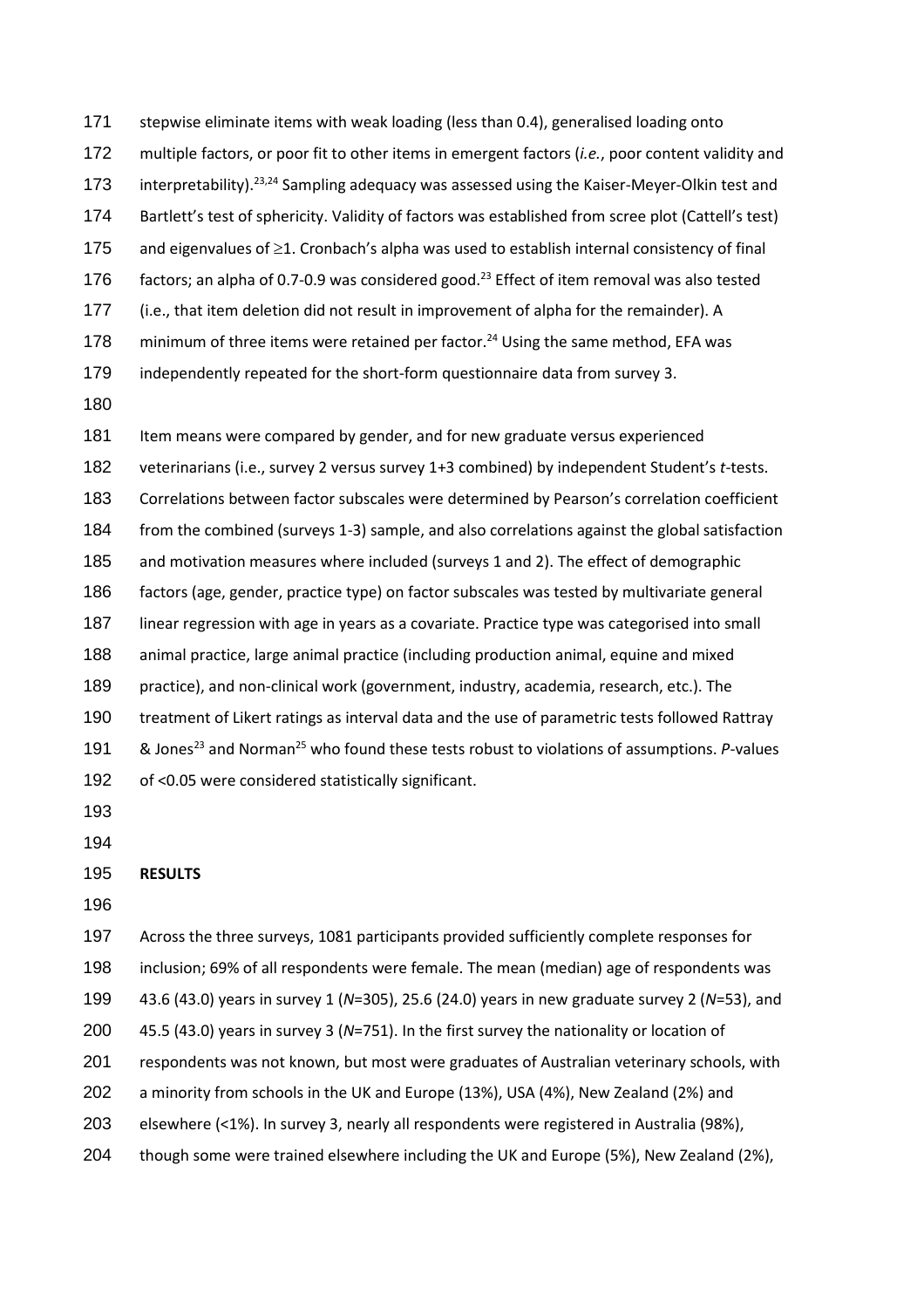and the USA (1%). Because of the open survey distribution via third parties, response rates could not be calculated.

 For the initial EFA, the Kaiser-Meyer-Olkin statistic (0.815) and Bartlett's sphericity test (*P*<0.0005) confirmed adequacy of sample size and correlation assumptions. Although acceptable normality of data was confirmed for all items, some items showed some mild- moderate skewness towards higher ratings. However, this was considered acceptable for EFA which does not require strict assumptions of normality. EFA extracted 6-8 valid factors at each stage of stepwise item reduction, which was performed in seven steps. The predominant themes of factors transiently identified at each iterative step included: *animal orientation, people orientation, love of challenge and learning, problem-solving, variety, social contribution, vocational identity, job security/stability*, and *job opportunity*. Several of these themes coalesced during stepwise item reduction to yield a final structure with 22 items loading to six factors: *social purpose, animal orientation, vocational identity, challenge and learning, career affordances*, and *people orientation* (**Table 1**). These factors explained 70.4% of the variance. Cronbach's alpha coefficients indicated good internal consistency that could not be improved by item deletion for most factors, albeit marginal for *career affordances*, potentially indicating some heterogeneity in this construct. The item *'I want to help people'* cross-loaded onto *people orientation* and *social purpose*, but was retained in *people orientation* due to its high content validity. Identical factor structure and similar internal consistency were found when EFA was repeated with the reduced 22-item questionnaire in survey 3.

*TABLE 1 NEAR HERE*

 A number of highly-rated items eliminated during the EFA aligned to the intrinsic motivation subtypes of the AMS, for *knowledge ('I am interested in the science (biology, physiology, medicine)'*, 4.30±0.86), for *achievement* (*'I like achieving good outcomes for patients'*, 4.38±0.80; *'I like achieving good outcomes for clients'*, 4.22±0.79) and for *stimulation* (*'It is* 

*an interesting job'*, 4.22±0.76; *'I find veterinary work stimulating'*, 4.07±0.87). While

consistent with theories of motivation, these items failed to load with the final factors.

 The most highly rated items in the final derived questionnaire (**Table 1**) comprised the *animal orientation* and *challenge and learning* factors, while the lowest rated items were in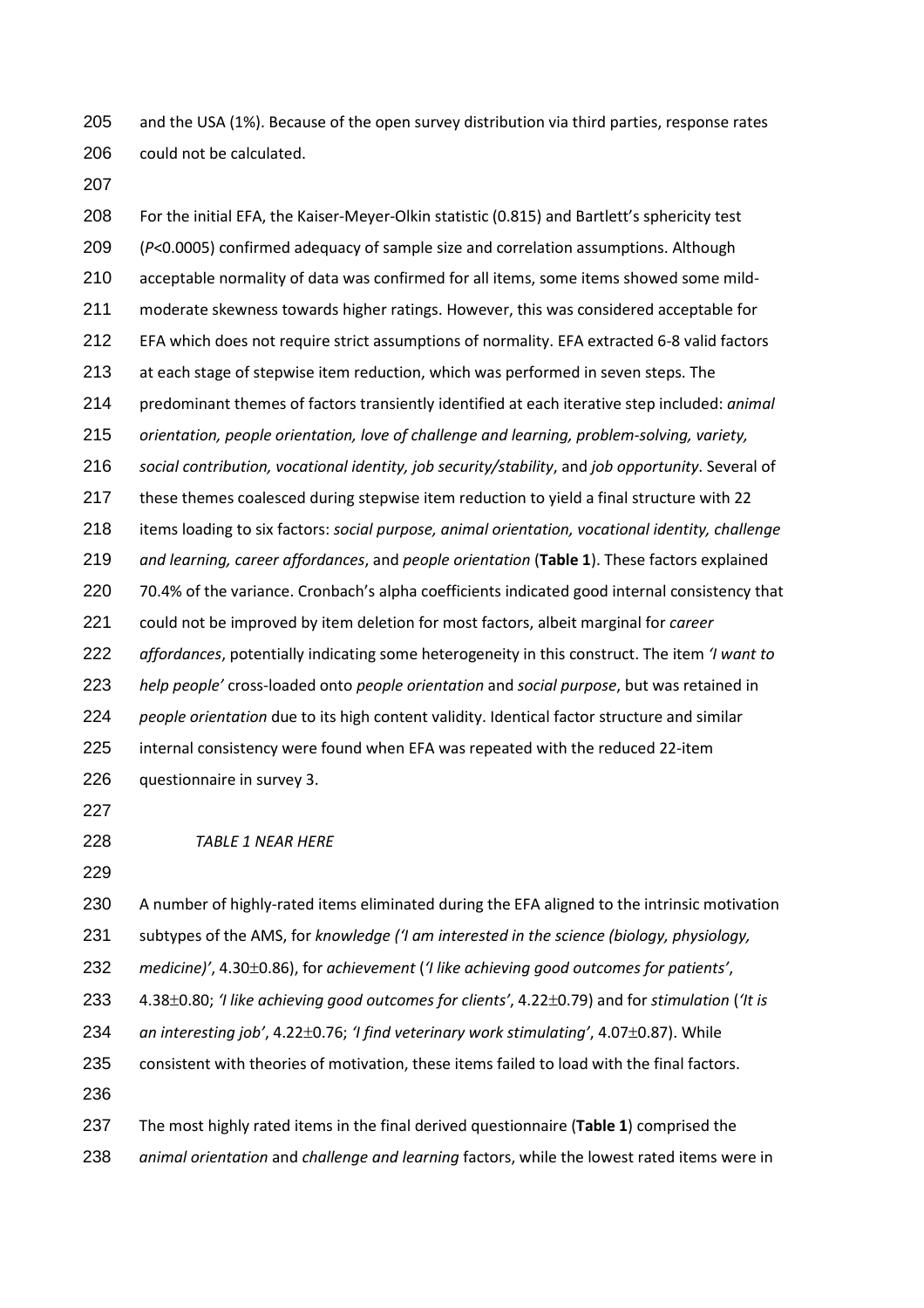*career affordances*. Items in *vocational identity* had the most variable responses (*i.e.*, highest standard deviation), with over a quarter of respondents rejecting (*i.e.*, score 1 or 2) the statements '*I've always wanted to be a veterinarian'* and '*It is all I've ever wanted to be'*. 242 Item ratings in the new graduate cohort (survey 2) were significantly higher compared to more experienced veterinarians for multiple items, but significantly lower for two items within *vocational identity* ('*I've always wanted to be a veterinarian*' and '*It was a childhood dream to become a veterinarian*') and the item '*It provides a decent income*'. Item ratings by female respondents were higher compared to males for all items in the *vocational identity* and *animal orientation factors*, but significantly lower for '*It provides a decent income*' and '*There are lots of career opportunities as a veterinarian*'. These gender effects were confirmed at subscale level by multivariate regression (**Table 2**). Respondent age was positively correlated with subscale scores for *vocational identity*, *challenge and learning*, *people orientation*, and *social purpose*. Compared to small animal practice, large animal practice was positively associated with higher subscale ratings for *challenge and learning*. Compared to clinical (small animal and large animal) practice, non-clinical practice was associated positively with motivations in *challenge and learning*, *social purpose* and *career affordance*s, and negatively with *people orientation*. *TABLE 2 NEAR HERE*

 Bivariate correlations between subscales **(Table 3)** showed that while all correlations were statistically significant, *vocational identity* correlated most strongly with *animal orientation*, while the *people orientation*, *social purpose* and *career affordances* subscales correlated most strongly with each other. While all factor subscales were significantly correlated with the global motivation and global satisfaction items included in surveys 1 and 2 (treated as respective global estimates), the *vocational identity* and *animal orientation* subscales were found to correlate mostly weakly with these global measures. Cronbach's alpha values for the global motivation and global satisfaction measures were 0.72 and 0.88 respectively.

- 
- *TABLE 3 NEAR HERE*
- 
- 

**DISCUSSION**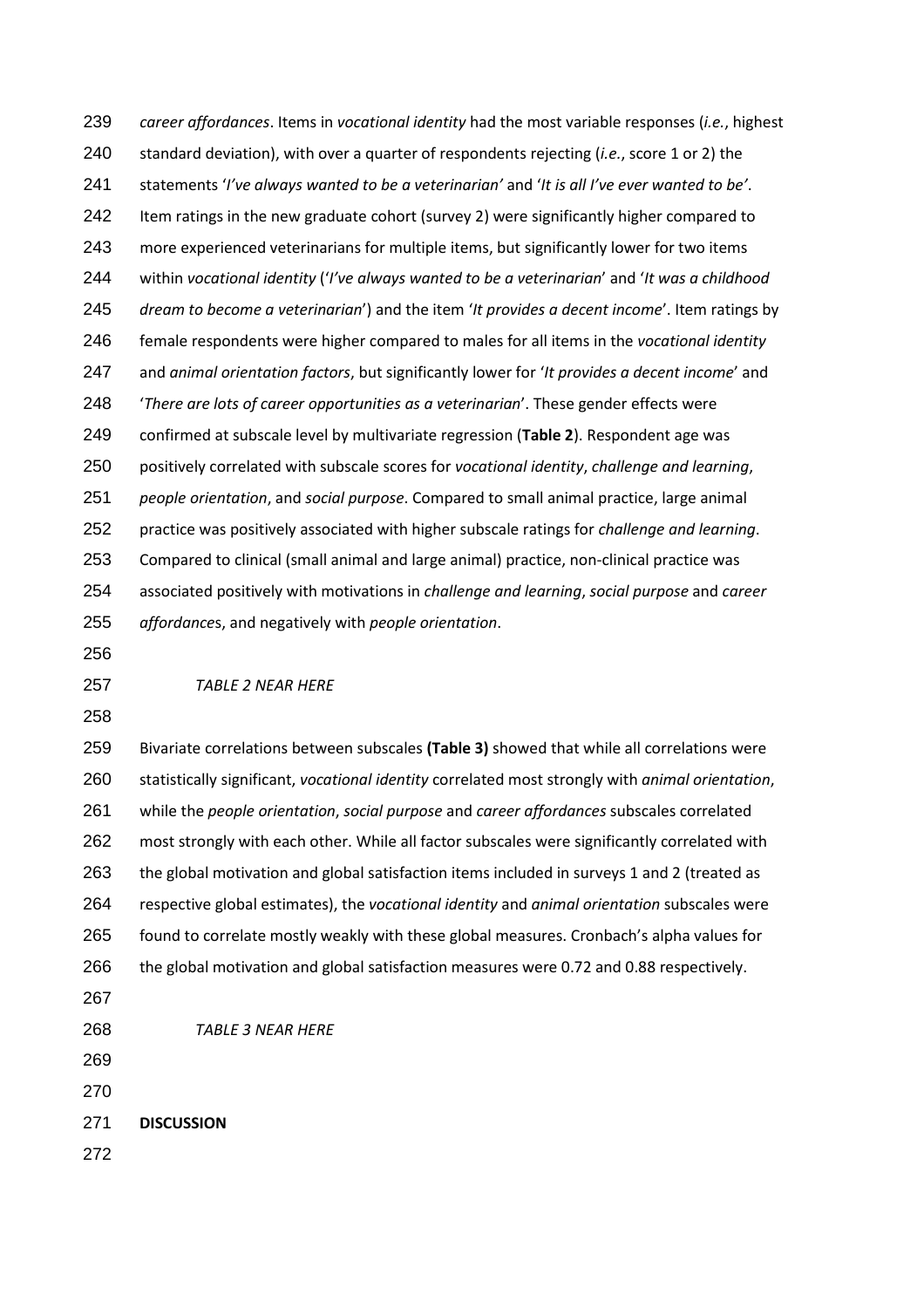This study aimed to develop and provisionally validate a veterinary career motivations questionnaire, in order to survey the quality of motivations (*i.e.*, subtypes or patterns of motivation, rather than general level of motivation) underpinning veterinary career choices. The breadth and factorial pattern of the motivations included in the final derived instrument generally support the motivational taxonomy and conclusions of the precursor exploratory 278 study by Cake *et al.*,<sup>9</sup> namely that there are multiple strong motivations for veterinary work including, but clearly not limited to, early vocational identity and affinity for animals. This only partially supports the predominant view from earlier literature, that the major 281 veterinary career motivations are a strong sense of vocational identity $1-6$  developed 282 alongside a love of animals.<sup>1-4,7</sup> While *vocational identity* was indeed found to be correlated with *animal orientation* and endorsed as a career motivation by a large subset, identity- based motivations were rejected by over a quarter of respondents and rated significantly lower by younger and recently graduated veterinarians. This suggests that vocational identity forms a relatively stronger motivation for older veterinarians; alternatively this may possibly indicate a generational shift in the importance of formative/childhood experiences as motivations for pursuing veterinary careers. Motivations formed around *vocational identity,* and to a lesser extent *animal orientation*, were also found to have the weakest correlation to global motivation and satisfaction, subject to the caveat that these simple global estimates were unvalidated.

 By contrast, motivations based in *challenge and learning* (*e.g.*, love of learning and problem- solving) were found to be among the highest rated, most universal, and most influential (*i.e.*, most strongly correlated to global motivation and satisfaction). This aligns with the 296 conception of Armitage-Chan *et al.*<sup>26</sup> of the veterinary professional as one who navigates challenges and solves problems in order to help animals, people and society. Results also suggest that motivations in *challenge and learning* may become increasingly important for 299 older veterinarians, and are positively associated with career choices in large animal and non-clinical practice. Motivations comprising *animal orientation* were also highly rated, in 301 line with previous literature<sup>1-5,7,9</sup> and as might be expected in predicting why intelligent, medically-minded people might choose to pursue veterinary rather than human healthcare. Since many veterinary entrants might potentially have also satisfied entry requirements for medical or paramedical courses, they may have already decided significant life choices based on their stronger motivations for animal versus human care. Importantly though, *animal orientation* motivations should not be viewed as inversely correlated with human-oriented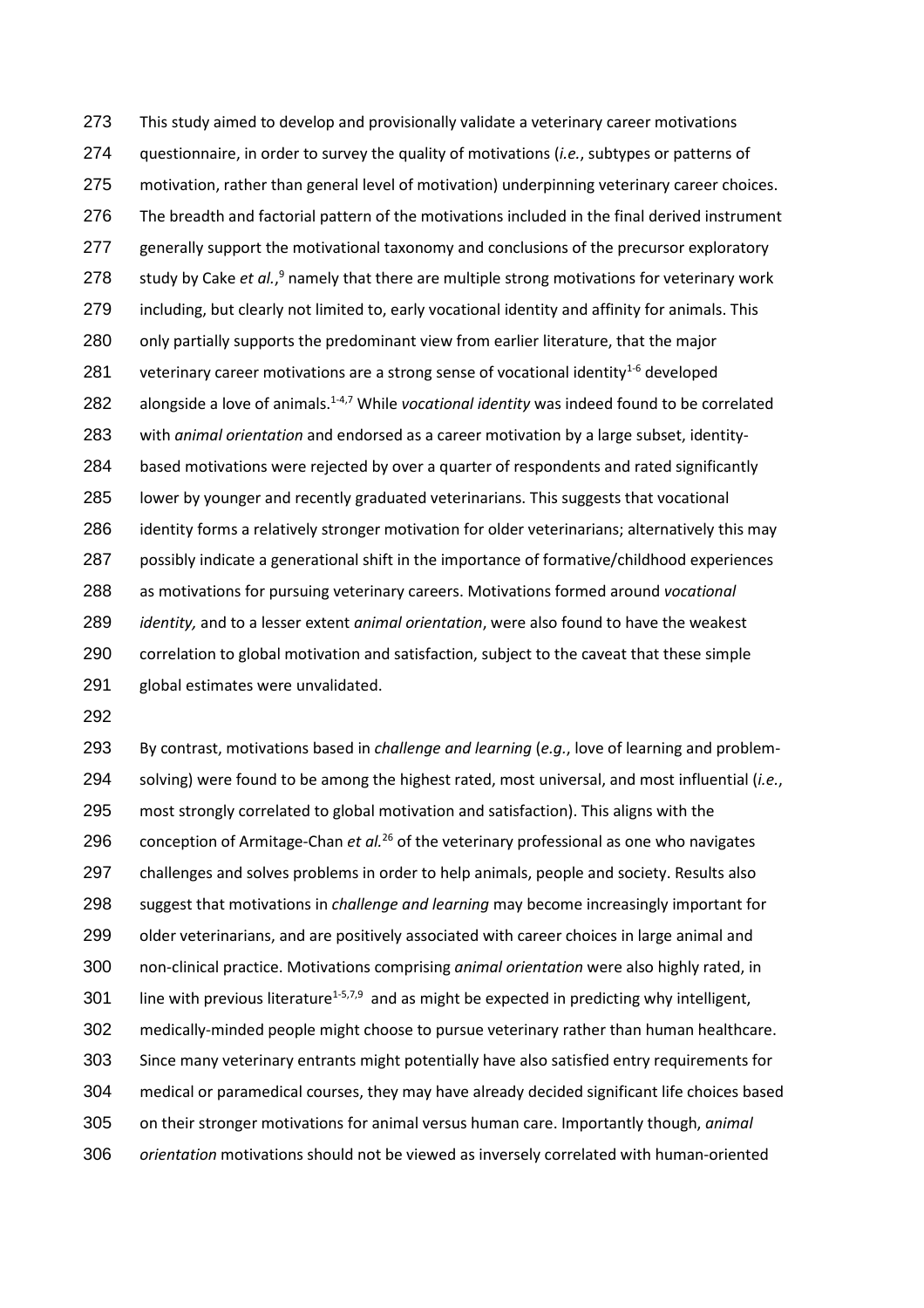or social motivations, since these were instead found to be (weakly) positively correlated. While motivations around *people orientation* and *social purpose* may become more important with age and experience as suggested by Cake *et al.*, <sup>9</sup> *animal orientation* motivations apparently remain very strong across veterinary careers. In line with prior literature,3,15,27-30 extrinsic motivations here comprising *career affordances*, particularly '*It provides a decent income*', were found to be comparatively less important, except perhaps for those pursuing non-clinical careers. This adds to already comprehensive evidence that 314 veterinarians are not strongly motivated by financial gain, $31$  a point noted as being potentially at odds with the status of many veterinarians as fee-for-service providers within 316 small businesses.<sup>32</sup>

318 As predicted from previous studies<sup>2,3,5,7,10</sup> gender significantly influenced the pattern of veterinary career motivations, with female respondents rating *vocational identity* and *animal orientation* more highly, and some aspects of *career affordances* (income, opportunities) lower. This closely aligns to various reports that female veterinary students 322 are more likely to indicate a love of animals,  $3,5,7,10$  a sense of vocational identity<sup>5,11</sup> and 323 concern for animal welfare,  $2,5,10$  while male students are more likely to be attracted to the 324 profession by potential income<sup>5,10</sup> or status.<sup>5,7,11</sup> Similar patterns have been reported for the academic motivations of medical students, with females higher in intrinsic motivation subscales, while males are more extrinsically motivated.<sup>19,33</sup> However gender effects were notably absent in surveys of French and Belgian students using a comparable instrument the 328 Veterinary Motivation Test, $^{20}$  suggesting a difference in either that sample population, or the items and subscale structure of that questionnaire.

331 Cake *et al.*<sup>9</sup> found that the stated motivations of newly graduated veterinarians included 332 multiple intrinsic and extrinsic motivations as defined by SDT, $^{18}$  but that this dichotomy was somewhat forced, for example in splitting the love of animals (intrinsic) from the desire to reduce animal suffering (extrinsic). Such motivations comprised a single factor in the present study, supporting the internalised, autonomously-regulated nature of motivations based in helping animals and people. Similarly while intrinsic motivations for learning, accomplishment and stimulation were strong, these did not resolve into distinct factors as in

338 some academic motivation scales.<sup>19,20,34</sup> Rather, the factors resolved in this study reflected

more the *subject* of the motivations (*i.e.*, animals, people, society or self). Nevertheless, the

motivations broadly aligned with SDT macrotheory in reflecting fundamental needs for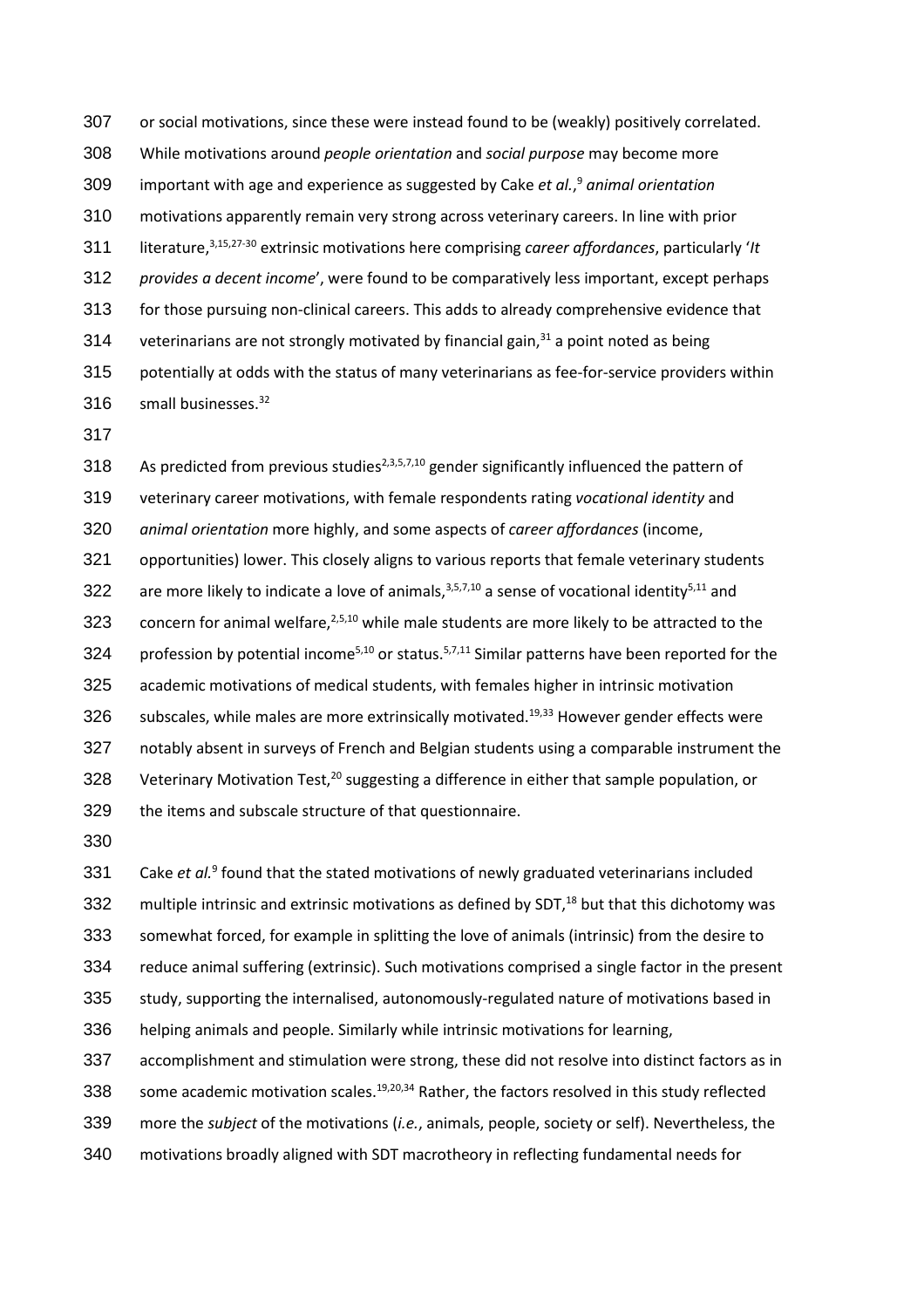competence (*challenge and learning*), relatedness (*people orientation*), and autonomy (in the sense of personally congruent and meaningful purpose). Motivations that are intrinsic or autonomously-regulated in the SDT continuum are predictive of positive psychological 344 outcomes.<sup>18,35</sup> These findings again demonstrate the potential alignment of veterinary 345 career motivations with known sources of work satisfaction, $14-16$  job characteristics 346 associated with positive outcomes,<sup>30</sup> and predictors of eudaimonic wellbeing (*i.e.*, wellbeing 347 based in self-actualisation and meaningful fulfillment)<sup>18,36</sup> as outlined conceptually by Cake 348 *et al.* (2015).<sup>14</sup> For example, motivations based in helping others (animals, people) align to the elements of meaning or purpose prominent in the models of wellbeing used in positive 350  $p$ sychology.<sup>14,36</sup>

 This study provisionally established the validity of a 22-item questionnaire measuring the quality of veterinary career motivations. Content validity was established since the items were derived from authentic responses, and matched key predictors of motivation and work 355 satisfaction identified in the literature.<sup>14,30</sup> Construct validity was demonstrated by the stability of factor structure across multiple cohorts, and by sensitivity and specificity at subscale level to known gender differences predicted from previous studies, as well as other demographic factors. Convergent validity was demonstrated by correlation with global estimates, though the unvalidated and *ad hoc* nature of these global measures is acknowledged. However, this questionnaire should not be considered to be fully validated and cautious use is recommended with further validation in other contexts. Several limitations of this study are acknowledged. Like the AMS, the instrument measures the quality or type of motivation, and has not been validated as a measure of strength of motivation. The sample population was mainly Australian, hence the findings and questionnaire validity may not be generalisable to other cultural contexts. All measures were self-reported, and subject to possible bias such as social desirability or evaluator apprehension bias. Some skewness of ratings towards the maximum may have affected 368 analyses, although EFA, alpha coefficients<sup>37</sup> and the parametric statistics applied to ordinal 369 Likert scales are generally considered robust to non-normality.<sup>23,25</sup> Future use of a 7-point scale may resolve skewness towards maximal scores. Inter-item correlations and alphas for *vocational identity* were high, indicating likely redundancy in the three retained items; one of these items could be safely removed, or this subscale omitted if not a variable of interest in future studies.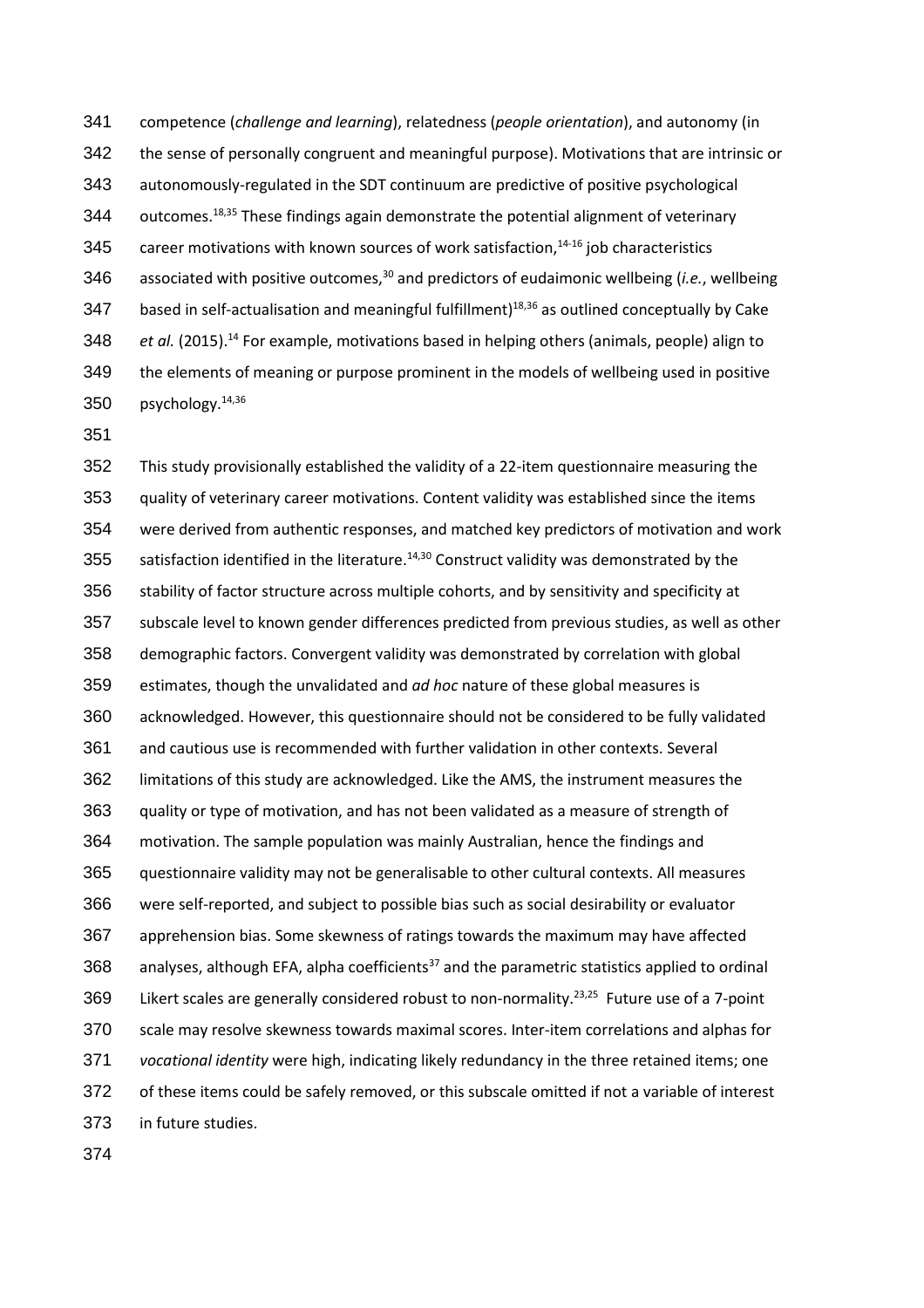#### **CONCLUSION**

 This study provides fresh insights into the career motivations of veterinarians, which are not 379 well studied beyond veterinary student studies and scant data on job satisfaction.<sup>6,14-16</sup> Cross-sectional surveys using a provisionally validated veterinary career motivations questionnaire confirmed that there are multiple strong motivations for veterinary work, beyond the early vocational identity and love of animals typically stated in existing literature. Rather, the major motivations for pursuing a veterinary career may best be represented as an intrinsic passion for animal care and for learning through solving varied challenges. People- and community-oriented social purpose are also important motivations, which may become stronger in older, experienced veterinarians.

 These findings have implications for educational and workplace interventions around the work satisfaction and wellbeing of veterinarians. Veterinary career motivations should not be viewed as one-dimensional or fixed by prior experiences. Rather, they are broad and multifactorial and vary between different people, most notably in distinct gender differences but also for veterinarians pursuing different career paths. A strong sense of vocational identity is expressed by many veterinarians but is not necessary or predictive. Importantly, 394 the career motivations of veterinarians are shown to be largely intrinsically oriented and autonomously regulated, thus likely to be supportive of work satisfaction and wellbeing. This points to the value of appreciating and enabling the motivations underpinning veterinary work. Raised awareness and facilitation of an individual's particular set of motivations potentially supports the fulfillment and satisfaction they gain from work, with positive effects on mental health and wellbeing as well as flow-on benefits to work engagement and 400 performance.<sup>18,30</sup> The veterinary career motivations questionnaire developed and provisionally validated in this study may facilitate awareness by providing insights into the motivation patterns of individuals and demographic groups.

 

#### **ACKNOWLEDGMENTS**

 We are grateful to the many survey respondents who made this study possible. This study was completed as part of the VetSet2Go project, supported by the Australian Government Department of Education and Training (formerly Office for Learning and Teaching), grant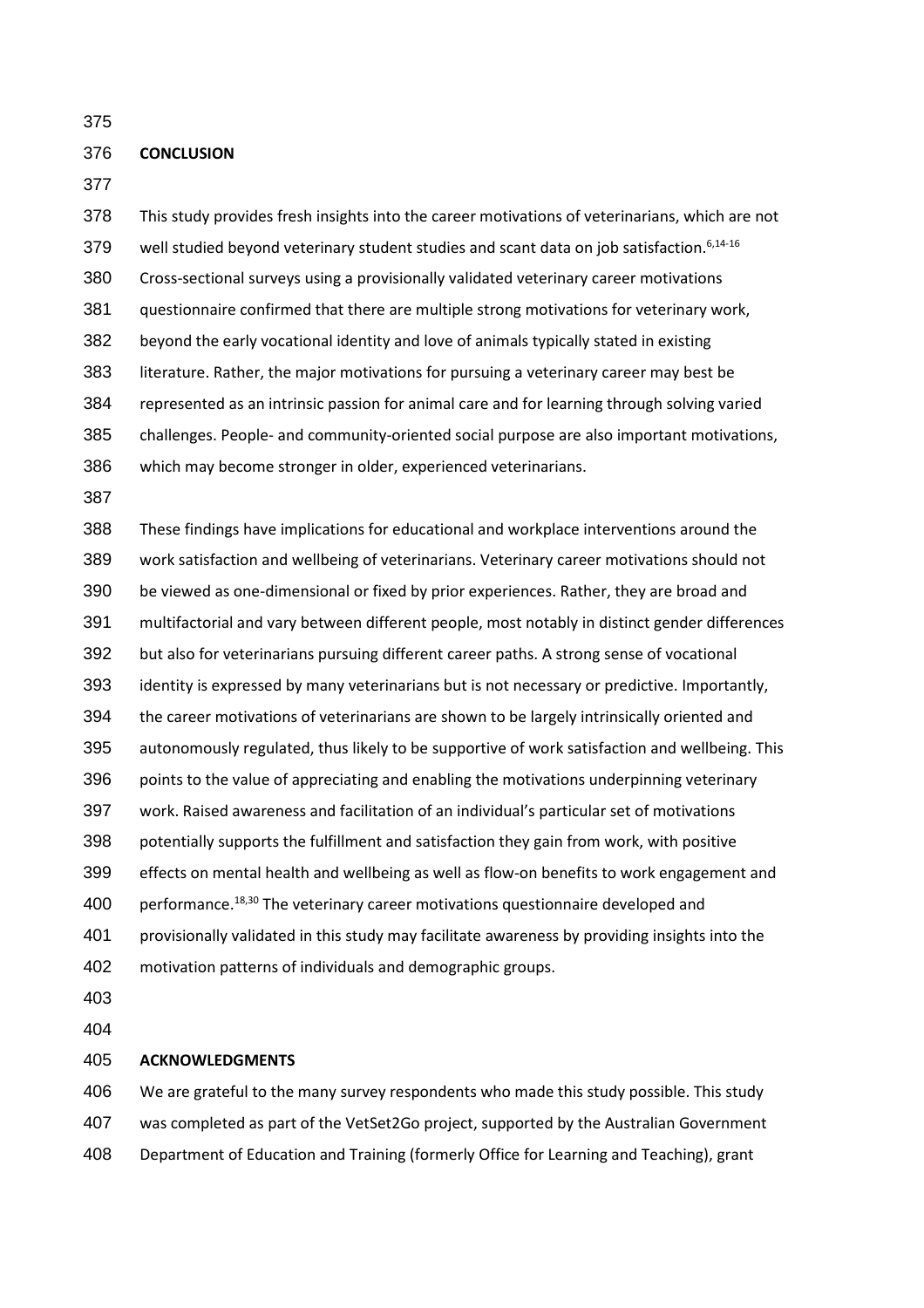| 409 |                   | number ID15-4930. The views expressed in this publication do not necessarily reflect the     |
|-----|-------------------|----------------------------------------------------------------------------------------------|
| 410 |                   | views of the Australian Government Department of Education and Training.                     |
| 411 |                   |                                                                                              |
| 412 | <b>FUNDING</b>    |                                                                                              |
| 413 |                   | This study was part of a larger project (VetSet2Go) supported by a grant from the Australian |
| 414 |                   | Government Department of Education and Training (formerly Office for Learning and            |
| 415 | Teaching).        |                                                                                              |
| 416 |                   |                                                                                              |
| 417 |                   | <b>COMPETING INTERESTS</b>                                                                   |
| 418 |                   | None declared                                                                                |
| 419 |                   |                                                                                              |
| 420 |                   | <b>ETHICS APPROVAL</b>                                                                       |
| 421 |                   | This study was approved by the University of Adelaide Human Research Ethics Committee        |
| 422 |                   | (H-2015-257, H-2016-206, H-2017-073)                                                         |
| 423 |                   |                                                                                              |
| 424 | <b>REFERENCES</b> |                                                                                              |
| 425 | $\mathbf{1}$      | Heath TJ, Lynch-Blosse M, Lanyon A. A longitudinal study of veterinary students and          |
| 426 |                   | recent graduates. 1. Backgrounds, plans, and subsequent employment. Aust Vet J               |
| 427 |                   | 1996;74:291-6.                                                                               |
| 428 | $\overline{2}$    | Serpell JA. Factors influencing veterinary students' career choices and attitudes to         |
| 429 |                   | animals. J Vet Med Educ 2005;32:491-6.                                                       |
| 430 | 3                 | Tomlin JL, Brodbelt DC, May SA. Influences on the decision to study veterinary               |
| 431 |                   | medicine: variation with sex and background. Vet Rec 2010;166:744-8.                         |
| 432 | 4                 | Amass SE, Davis KS, Salisbury SK, Weisman JL. Impact of gender and race-ethnicity            |
| 433 |                   | on reasons for pursuing a career in veterinary medicine and career aspirations. J Am         |
| 434 |                   | Vet Med Assoc 2011;238:1435-40.                                                              |
| 435 | 5                 | Sans P, Mounier L, Benet J-J, Lijour B. The motivations and practice-area Interests of       |
| 436 |                   | first-year French veterinary students (2005-2008). J Vet Med Educ 2011;38:199-206.           |
| 437 | 6                 | Cardwell JM, Lewis EG. Vocation, belongingness, and balance: a qualitative study of          |
| 438 |                   | veterinary student wellbeing. J Vet Med Educ 2017;44:29-37.                                  |
| 439 | 7                 | Ilgen DR, Lloyd JW, Morgeson FP, Johnson MD, Meyer CJ, Marrinan M. Personal                  |
| 440 |                   | characteristics, knowledge of the veterinary profession, and influences on career            |
| 441 |                   | choice among students in the veterinary school applicant pool. J Am Vet Med Assoc            |
| 442 |                   | 2003;223:1587-94.                                                                            |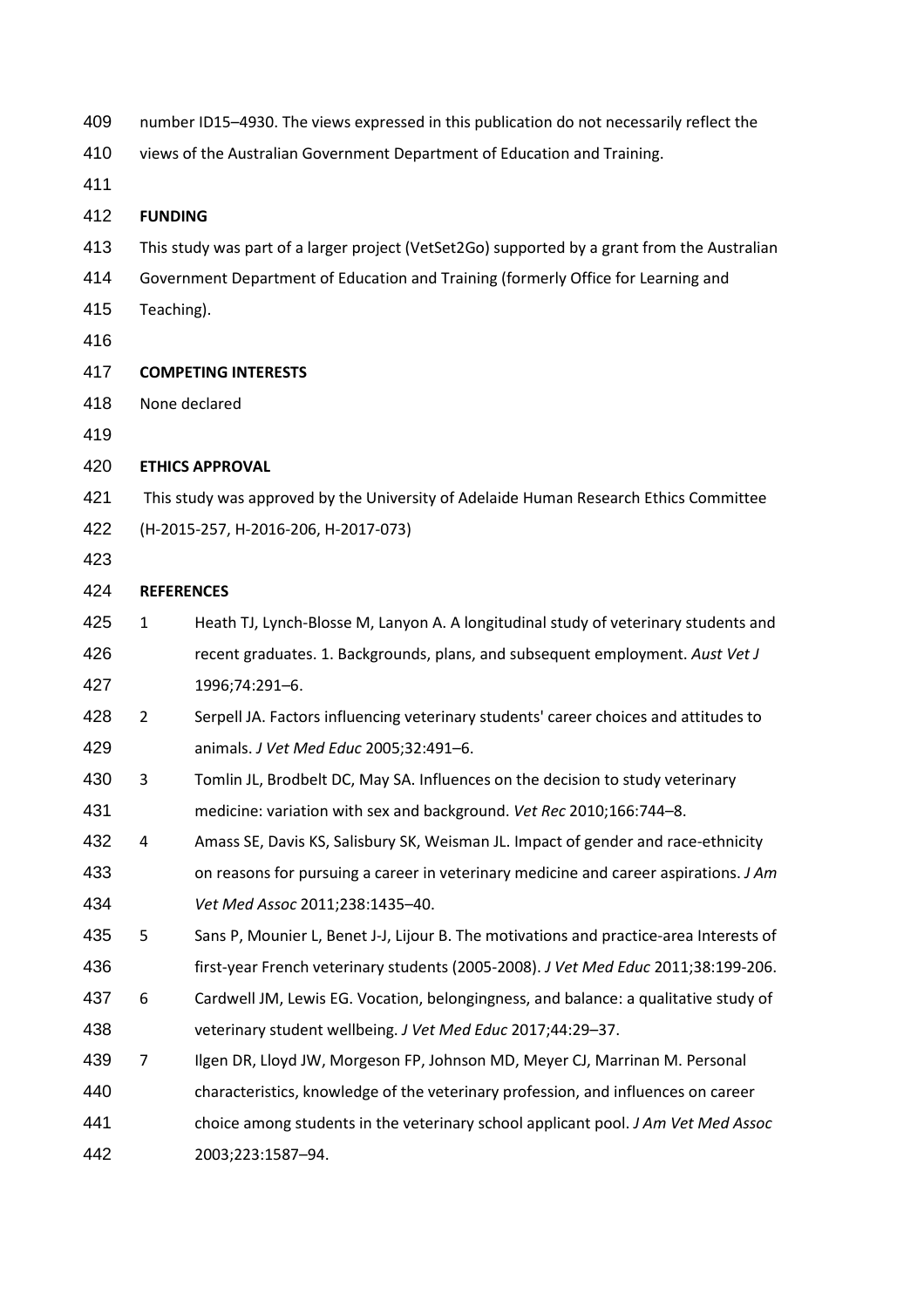| 443 | 8  | Lenarduzzi R, Sheppard GA, Slater MR. Factors influencing the choice of a career in    |
|-----|----|----------------------------------------------------------------------------------------|
| 444 |    | food-animal practice among recent graduates and current students of Texas A&M          |
| 445 |    | University, College of Veterinary Medicine. J Vet Med Educ 2009;36:7-15.               |
| 446 | 9  | Cake MA, Mansfield CF, McArthur ML, Zaki S, Matthew SM. An exploration of the          |
| 447 |    | career motivations stated by early career veterinarians in Australia. J Vet Med Educ   |
| 448 |    | (in press).                                                                            |
| 449 | 10 | Heath TJ, Lanyon A. A longitudinal study of veterinary students and recent             |
| 450 |    | graduates. 4. Gender issues. Aust Vet J 1996;74:305-8.                                 |
| 451 | 11 | Tomlin JL, Broadbelt DC, May SA. Veterinary students' understanding of a career in     |
| 452 |    | veterinary practice. Vet Rec 2011;166:781-6.                                           |
| 453 | 12 | Capner A, Lascelles BDX, Waterman-Pearson AE. Current British veterinary attitudes     |
| 454 |    | to perioperative analgesia for dogs. Vet Rec 1999;145:95-9.                            |
| 455 | 13 | Raekallio M, Heinonen KM, Kuussaari J, Vainio O. Pain alleviation in animals:          |
| 456 |    | attitudes and practices of Finnish veterinarians. Vet J 2003;165:131-5.                |
| 457 | 14 | Cake MA, Bell MA, Bickley N, Bartram DJ. The life of meaning: A model of the           |
| 458 |    | positive contributions to well-being from veterinary work. J Vet Med Educ              |
| 459 |    | 2015;42:184-93.                                                                        |
| 460 | 15 | Robinson D, Hooker H. The UK veterinary profession in 2006. The findings of a          |
| 461 |    | survey of the profession conducted by the Royal College of Veterinary Surgeons.        |
| 462 |    | London: RCVS, 2006.                                                                    |
| 463 | 16 | Shibly S, Roedl CA, Tichy A. Vet - a 'dream job'? Survey of work-related satisfaction  |
| 464 |    | and possible emotional stressors of veterinarians in a university setting. Wien        |
| 465 |    | Tierarztl Monatsschr 2014;101:43-9.                                                    |
| 466 | 17 | Cake MA, McArthur ML, Matthew SM, Mansfield CF. Finding the balance: uncovering        |
| 467 |    | resilience in the veterinary literature. J Vet Med Educ 2017;44:95-105.                |
| 468 | 18 | Ryan RM, Deci EL. Self-determination theory and the facilitation of intrinsic          |
| 469 |    | motivation, social development, and well-being. Am Psychol 2000;55:68-78.              |
| 470 | 19 | Vallerand RJ, Pelletier LG, Blais MR, Briere NM, Senecal C, Vallieres EF. The Academic |
| 471 |    | Motivation Scale: A measure of intrinsic, extrinsic, and amotivation in education.     |
| 472 |    | Educ Psychol Meas 1992;52:1003-17.                                                     |
| 473 | 20 | Vandeweerd J-M, Dugdale A, Romainville M. Validation of a psychometric                 |
| 474 |    | instrument to assess motivation in veterinary Bachelor students. J Vet Med Educ        |
| 475 |    | 2014;41:265-74.                                                                        |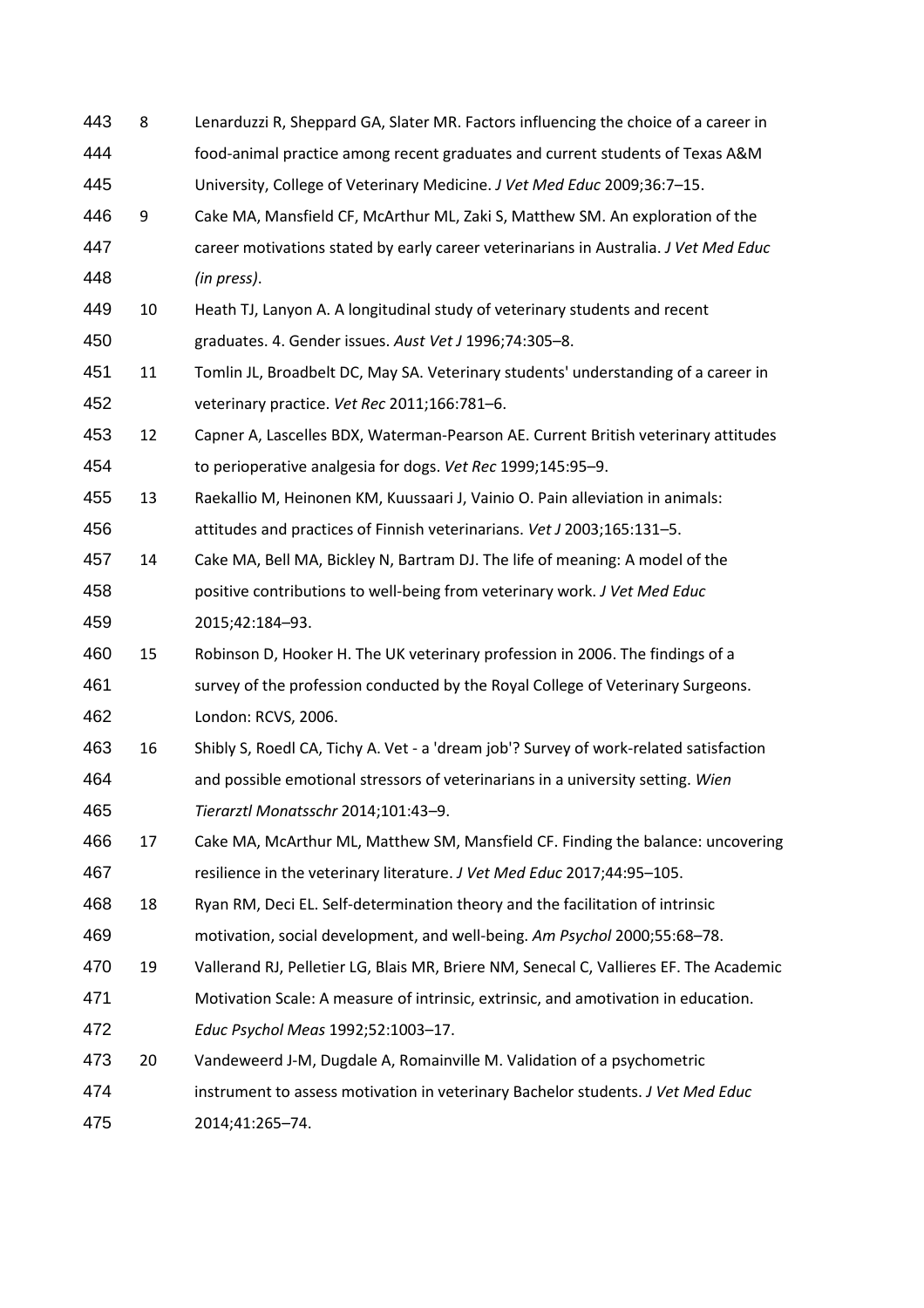| 476 | 21 | Klassen RM, Al-Dhafri S, Hannok W, Betts SM. Investigating pre-service teacher      |
|-----|----|-------------------------------------------------------------------------------------|
| 477 |    | motivation across cultures using the Teachers' Ten Statements Test. Teach Teach     |
| 478 |    | Educ 2011;27:579-88.                                                                |
| 479 | 22 | Watt HMG, Richardson PW. Motivational factors influencing teaching as a career      |
| 480 |    | choice: development and validation of the FIT-Choice scale. J Exp Educ 2007;75:167- |
| 481 |    | 202.                                                                                |
| 482 | 23 | Rattray J, Jones MC. Essential elements of questionnaire design and development. J  |
| 483 |    | Clin Nurs 2007;16:234-43.                                                           |
| 484 | 24 | Costello AB, Osborne JW. Best practices in exploratory factor analysis: four        |
| 485 |    | recommendations for getting the most from your analysis. Pract Assess Res Eval      |
| 486 |    | 2005;10:1-9.                                                                        |
| 487 | 25 | Norman G. Likert scales, levels of measurement and the "laws" of statistics. Adv    |
| 488 |    | Health Sci Educ 2010;15:625-32.                                                     |
| 489 | 26 | Armitage-Chan E, Maddison J, May SA. What is the veterinary professional identity?  |
| 490 |    | Preliminary findings from web-based continuing professional development in          |
| 491 |    | veterinary professionalism. Vet Rec 2016;178:318.                                   |
| 492 | 27 | Brown JP, Silverman JD. The current and future market for veterinarians and         |
| 493 |    | veterinary medical services in the United States. J Am Vet Med Assoc 1999;215:161-  |
| 494 |    | 83.                                                                                 |
| 495 | 28 | Cron WL, Slocum JV, Jr., Goodnight DB, Volk JO. Executive summary of the Brakke     |
| 496 |    | management and behavior study. J Am Vet Med Assoc 2000;217:332-8.                   |
| 497 | 29 | Heath T. Longitudinal study of veterinarians from entry to the veterinary course to |
| 498 |    | 10 years after graduation: attitudes to work, career and profession. Aust Vet J     |
| 499 |    | 2002;80:474-8.                                                                      |
| 500 | 30 | Warr P. Work, happiness, and unhappiness. Mahwah NJ: Lawrence Erlbaum               |
| 501 |    | Associates, 2007.                                                                   |
| 502 | 31 | Cake MA, Rhind S, Baillie S. The need for business skills in veterinary education:  |
| 503 |    | Perceptions versus evidence. In: Henry C (Ed). Veterinary business and enterprise.  |
| 504 |    | Theoretical foundations and practical cases. London: Saunders Elsevier, 2014:9-22.  |
| 505 | 32 | Lowe P. Unlocking potential. A report on veterinary expertise in food animal        |
| 506 |    | production. London: Department of Environment, Food and Rural Affairs, 2010.        |
| 507 | 33 | Kusurkar RA, Croiset G, Galinddo-Garré F, Ten Cate OTJ. Motivational profiles of    |
| 508 |    | medical students: association with study effort, academic performance and           |
| 509 |    | exhaustion. BMC Med Educ 2013;13:87.                                                |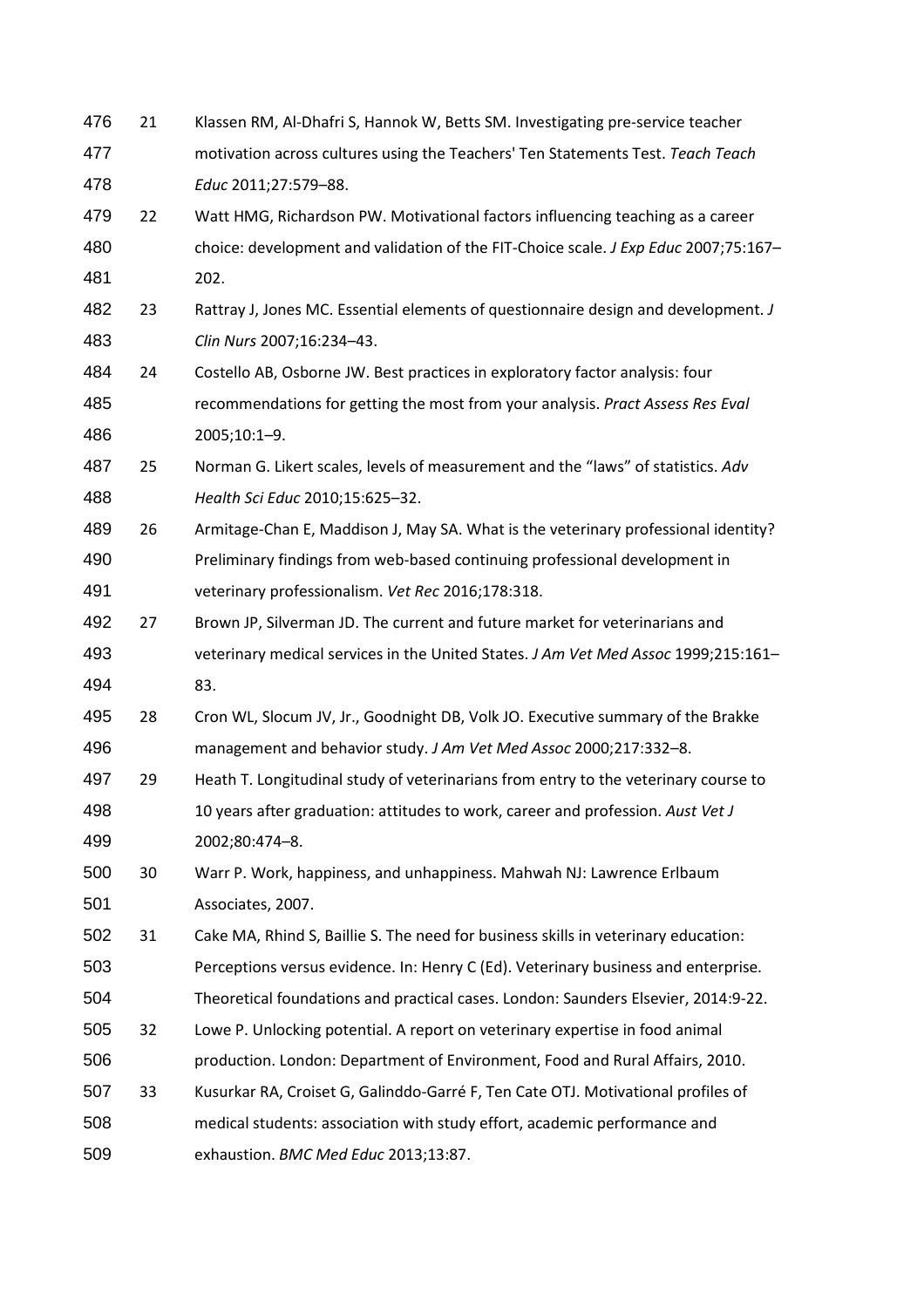- 34 Orsini C, Binnie V, Evans P, Ledezma P, Fuentes F, Villegas MJ. Psychometric
- validation of the Academic Motivation Scale in a dental student sample. *J Dent Educ* 2015;79:971–81.
- 35 Wigfield A, Eccles JS. Expectancy-value theory of achievement motivation. Contemp Educ Psychol 2000;25:68–81.
- 36 Boniwell I. Positive psychology in a nutshell. London: PWBC, 2006.
- 37 Sheng Y, Sheng Z. Is coefficient alpha robust to non-normal data? *Front Psychol*
- 2012;3:34.
-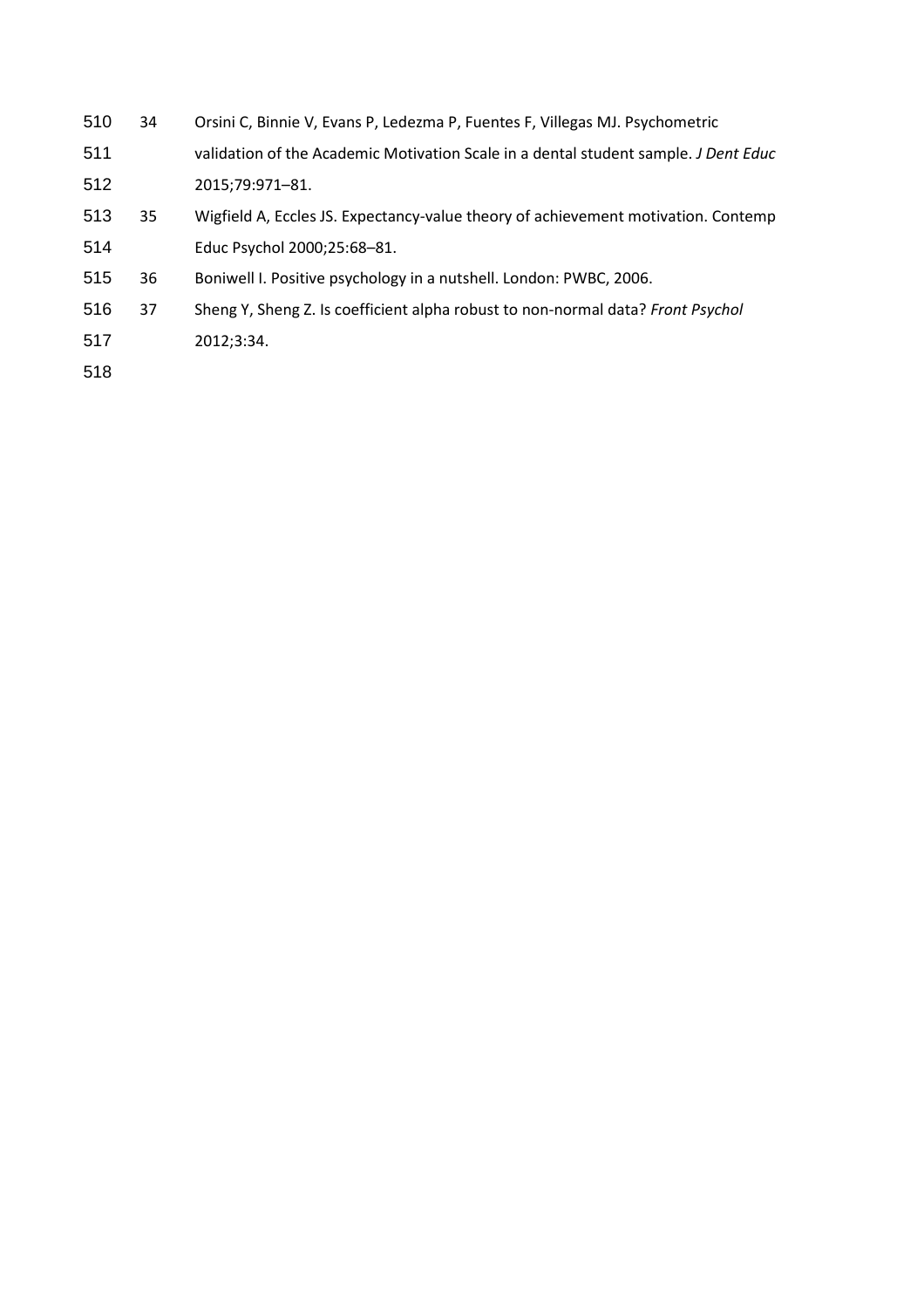519 Table 1: Items of the final veterinary career motivations questionnaire with subscale reliability (Cronbach's alpha) and factor loadings from exploratory factor<br>520 analysis, mean ratings (max.=5) by career stage cohor

520 analysis, mean ratings (max.=5) by career stage cohort and gender, and percentage agreement (*i.e.*, score 4-5/5).

521

|                                                          | alpha |      |      | Loading |                    | Mean (SD)       |              |                 | % agree |
|----------------------------------------------------------|-------|------|------|---------|--------------------|-----------------|--------------|-----------------|---------|
|                                                          |       |      |      |         | <b>Experienced</b> | New grad.       | <b>Males</b> | <b>Females</b>  |         |
| Survey sample                                            | 1,2   | 3    | 1,2  | 3       | 1,3                | $\mathbf{2}$    | $1 - 3$      | $1-3$           | $1 - 3$ |
| I am motivated to be a veterinarian because<br>$N =$     | 359   | 751  | 359  | 751     | 1057               | 53              | 341          | 768             | 1110    |
| <b>Vocational Identity</b>                               | 0.94  | 0.87 |      |         |                    |                 |              |                 |         |
| I've always wanted to be a veterinarian                  |       |      | 0.94 | 0.85    | 3.93(1.27)         | $3.42(1.34)$ ** | 3.57(1.36)   | $4.05(1.21)$ ** | 69      |
| It was a childhood dream to become a veterinarian        |       |      | 0.93 | 0.88    | 3.63(1.51)         | $3.17(1.58)$ *  | 3.10(1.51)   | $3.84(1.46)$ ** | 60      |
| It is all I ever wanted to be                            |       |      | 0.89 | 0.87    | 3.39(1.42)         | 3.00(1.43)      | 2.98(1.63)   | $3.55(1.41)$ ** | 52      |
| <b>Challenge &amp; Learning</b>                          | 0.75  | 0.87 |      |         |                    |                 |              |                 |         |
| I like the challenge of veterinary work                  |       |      | 0.78 | 0.73    | 4.09(0.85)         | 4.26(0.83)      | 4.16(0.84)   | 4.08(0.86)      | 78      |
| I like learning new things                               |       |      | 0.76 | 0.68    | 4.46 (0.70)        | 4.70 $(0.50)*$  | 4.44(0.68)   | 4.49(0.69)      | 91      |
| I like solving problems                                  |       |      | 0.64 | 0.66    | 4.40(0.69)         | 4.60 $(0.63)*$  | 4.44 (0.69)  | 4.40(0.69)      | 89      |
| I like the variety of veterinary work                    |       |      | 0.47 | 0.58    | 4.05(0.81)         | $4.42(0.75)$ ** | 4.07(0.81)   | 4.07(0.82)      | 78      |
| <b>Animal Orientation</b>                                | 0.85  | 0.89 |      |         |                    |                 |              |                 |         |
| I like working with animals                              |       |      | 0.82 | 0.76    | 4.40(0.75)         | 4.58(0.66)      | 4.20(0.84)   | $4.51(0.69)$ ** | 88      |
| I want to help animals                                   |       |      | 0.81 | 0.82    | 4.27(0.81)         | $4.53(0.67)^*$  | 3.98(0.87)   | $4.41(0.75)$ ** | 84      |
| I like interacting with animals                          |       |      | 0.77 | 0.86    | 4.37(0.76)         | $4.75(0.52)$ ** | 4.12(0.82)   | $4.51(0.69)$ ** | 88      |
| I love animals                                           |       |      | 0.70 | 0.81    | 4.14(0.96)         | $4.57(0.75)$ ** | 3.74(1.05)   | $4.35(0.85)$ ** | 77      |
| I want to prevent animal suffering                       |       |      | 0.63 | 0.54    | 4.19(0.91)         | $4.57(0.64)$ ** | 3.93(0.98)   | $4.33(0.84)$ ** | 81      |
| <b>People Orientation</b>                                | 0.82  | 0.76 |      |         |                    |                 |              |                 |         |
| I like working with people                               |       |      | 0.85 | 0.87    | 3.61(1.00)         | 3.75(1.04)      | 3.68(1.00)   | 3.59(0.99)      | 57      |
| I like interacting with clients                          |       |      | 0.83 | 0.85    | 3.57(1.05)         | $3.87(1.06)^*$  | 3.63(1.08)   | 3.56(1.03)      | 58      |
| I want to help people                                    |       |      | 0.64 | 0.61    | 3.79(0.95)         | $4.08(1.00)*$   | 3.74(0.94)   | 3.84(0.96)      | 65      |
| <b>Social Purpose</b>                                    | 0.84  | 0.83 |      |         |                    |                 |              |                 |         |
| I want to contribute to society                          |       |      | 0.91 | 0.77    | 3.95(0.94)         | $4.26(0.96)$ *  | 3.90(0.95)   | 4.00(0.93)      | 72      |
| I can make a difference to society                       |       |      | 0.76 | 0.82    | 3.60(0.99)         | $4.11(0.99)$ ** | 3.61(1.04)   | 3.63(0.97)      | 55      |
| I can contribute to the community                        |       |      | 0.69 | 0.87    | 3.75(0.94)         | $4.02(1.11)*$   | 3.79(0.93)   | 3.75(0.96)      | 62      |
| <b>Career Affordances</b>                                | 0.71  | 0.63 |      |         |                    |                 |              |                 |         |
| It provides a decent income                              |       |      | 0.70 | 0.61    | 3.01(1.11)         | $2.58(1.01)^*$  | 3.23(1.11)   | $2.87(1.08)$ ** | 33      |
| It is a respected profession                             |       |      | 0.60 | 0.42    | 3.48(1.01)         | 3.70(1.03)      | 3.54(1.06)   | 3.47(0.98)      | 53      |
| There are lots of career opportunities as a veterinarian |       |      | 0.59 | 0.55    | 3.26(1.10)         | $4.00(0.88)$ ** | 3.52(1.14)   | $3.20(1.07)$ ** | 44      |
| It offers job security                                   |       |      | 0.54 | 0.59    | 3.57(1.03)         | 3.49(1.03)      | 3.63(1.08)   | 3.54(1.00)      | 57      |

522 Independent *t*-test \* *P* < 0.05, \*\* *P* < 0.005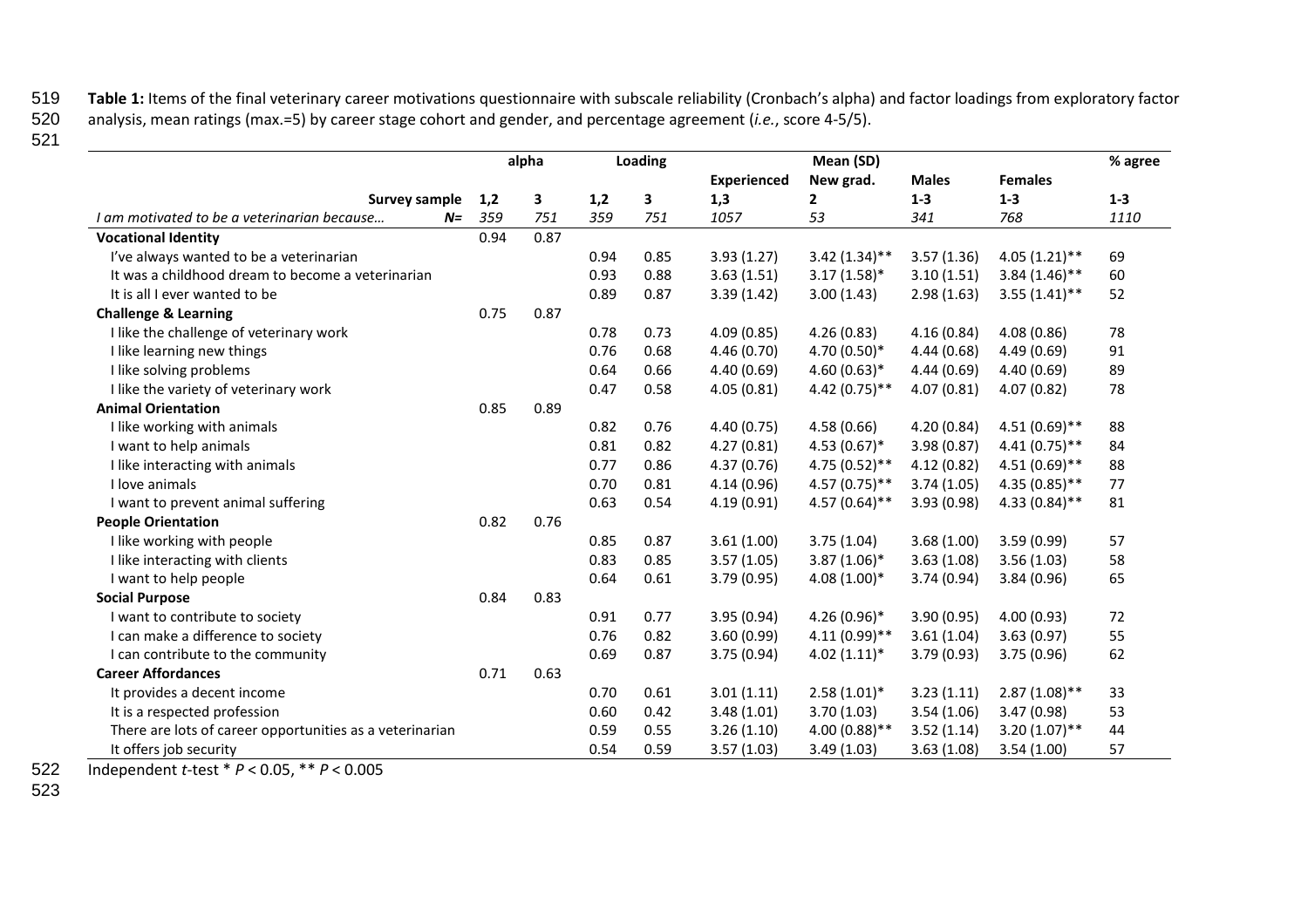524 Table 2: Multiple linear regression analysis (unstandardised ß coefficient estimates) for the effect of demographic factors within motivation subscales, including<br>525 practice with a large animal component (*i.e.*, pro 525 practice with a large animal component (*i.e.*, production animal, equine, or mixed practice; *N*=249) and non-clinical practice (*i.e.*, industry, government, research, 526 academia; *N*=148). Statistically significant effects are highlighted in bold.

 $527$ 

| Factor                     |       | Age   |         |          | Gender |         |              | Practice type |       |          |              |         |      |
|----------------------------|-------|-------|---------|----------|--------|---------|--------------|---------------|-------|----------|--------------|---------|------|
|                            | Years |       |         | Female   |        |         | Large animal |               |       |          | Non-clinical |         |      |
|                            | ß     |       | D       | ß        |        | P       |              |               |       |          |              |         | R    |
| <b>Vocational Identity</b> | 0.025 | 50.90 | 0.031   | 2.053    | 4.65   | < 0.001 | $-0.163$     | 0.318         | 0.573 | $-0.404$ | 1.32         | 0.573   | 0.23 |
| Challenge & Learning       | 0.020 | 2.17  | 0.004   | 0.258    | 8.34   | 0.141   | 0.398        | 5.09          | 0.024 | 0.539    | 6.34         | 0.012   | 0.14 |
| <b>Animal Orientation</b>  | 0.019 | 84.47 | 0.052   | 2.222    | 3.79   | < 0.001 | $-0.505$     | 4.30          | 0.052 | $-0.181$ | 0.38         | 0.539   | 0.30 |
| People Orientation         | 0.033 | 2.18  | < 0.001 | 0.289    | 17.5   | 0.140   | $-0.028$     | 0.02          | 0.888 | $-0.490$ | 4.21         | 0.040   | 0.14 |
| Social Purpose             | 0.020 | 3.69  | 0.008   | 0.366    | 6.98   | 0.055   | 0.044        | 0.05          | 0.818 | 0.959    | 16.99        | < 0.001 | 0.17 |
| Career Affordances         | 0.016 | 7.47  | 0.080   | $-0.610$ | 3.07   | 0.006   | 0.239        | 1.13          | 0.288 | 1.084    | 15.80        | < 0.001 | 0.19 |

528